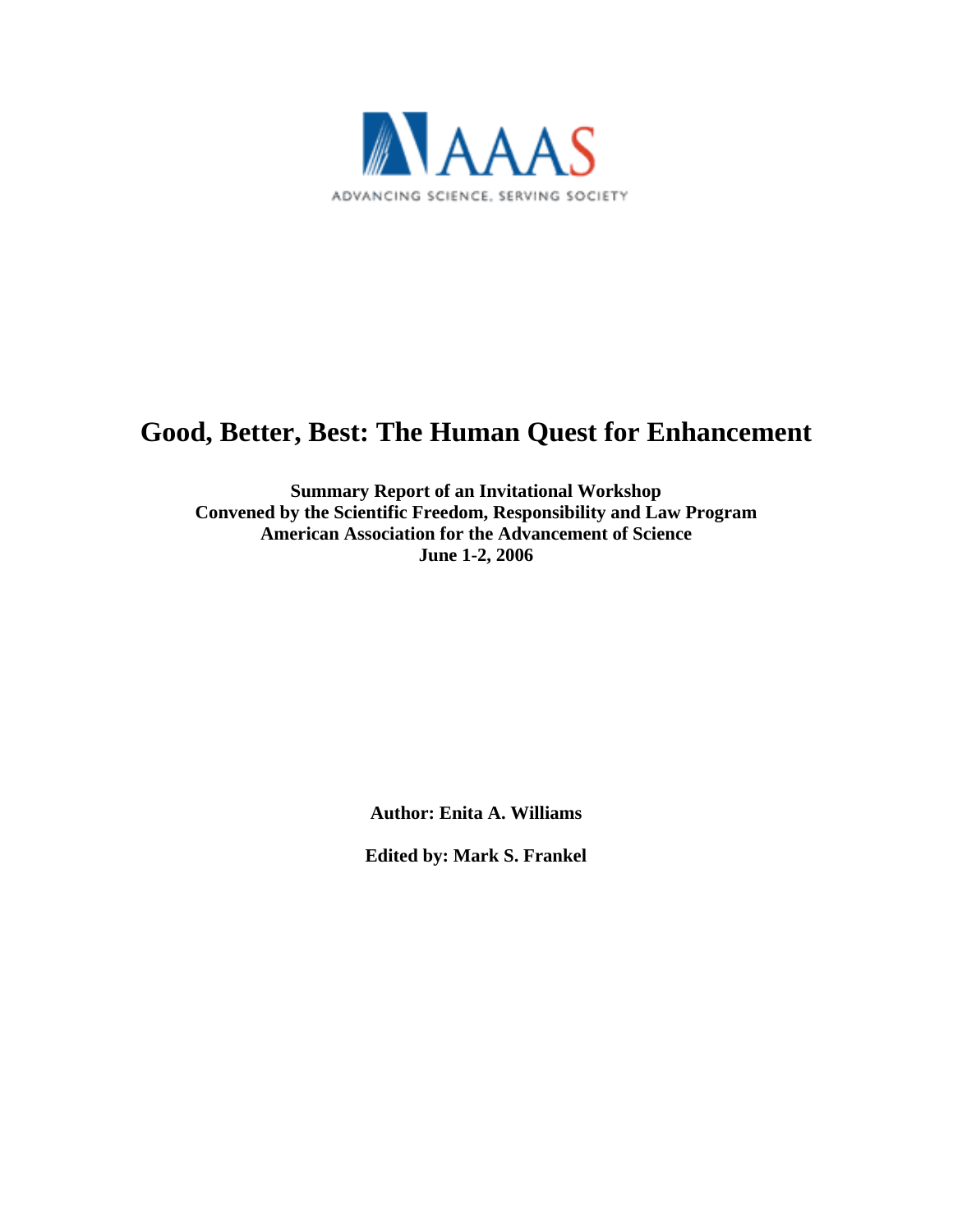# **Table of Contents**

|                                                         | $\mathbf{ii}$  |
|---------------------------------------------------------|----------------|
|                                                         | iii            |
|                                                         | $\overline{1}$ |
|                                                         |                |
|                                                         | 3              |
|                                                         | $\overline{4}$ |
|                                                         |                |
|                                                         | 8              |
|                                                         | <sup>11</sup>  |
|                                                         | 13             |
| The Case For and Against Enhancement - Hughes and Cohen | 15             |
|                                                         | 18             |
|                                                         |                |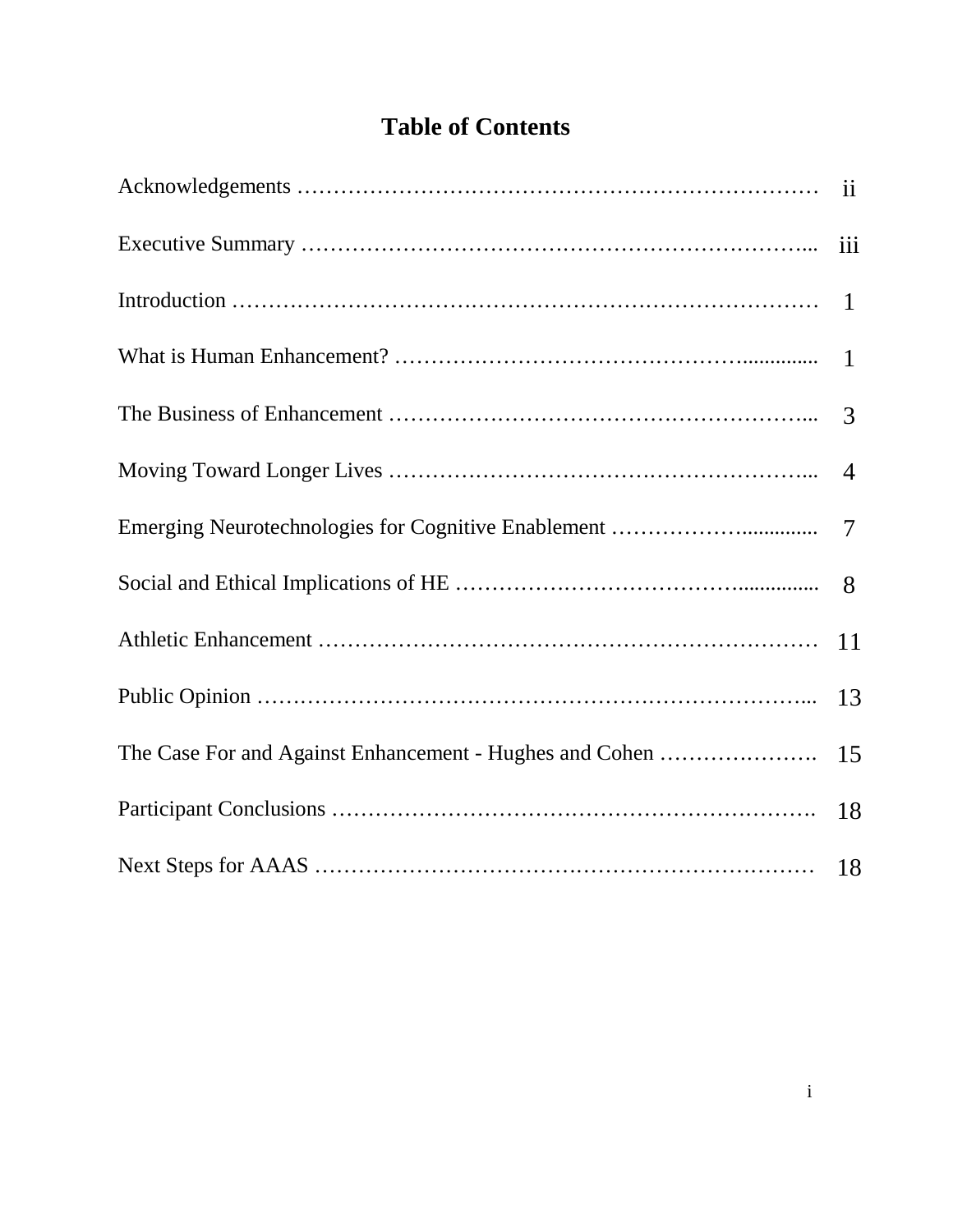# **Acknowledgements**

This is a report of a workshop on human enhancement convened by the American Association for the Advancement of Science (AAAS). The two-day invitational meeting included scientists, ethicists, industry representatives, legal scholars, and policy analysts. We are deeply indebted to them for their participation in the workshop and for their contributions to this report.

We also want to thank the following funders for their financial support, which enabled us to organize and convene the workshop: National Cancer Institute, National Institute of Biomedical Imaging and Bioengineering, and Genentech

Several current and former AAAS staff and interns also contributed to the preparation of this report. We thank Eitan Bernstein, Azurii K. Collier, Richard Elliott, Meg Flannagan, D. Brent Garland, Andrea Jolley, Daniel Johnson, Arielle Lasky, Melissa Pollak, and Jennifer Sta.Ana. Special thanks go to members of the AAAS Committee on Scientific Freedom and Responsibility (CSFR), the AAAS/ABA National Conference of Lawyers and Scientists (NCLS), and the AAAS Committee on Science, Engineering, and Public Policy, whose discussions of the issues presented in this report were very helpful in its preparation.

While the help of all these people is deeply appreciated, we alone are responsible for the interpretation of the content and tenor of the workshop discussions.

> Mark S. Frankel Enita A. Williams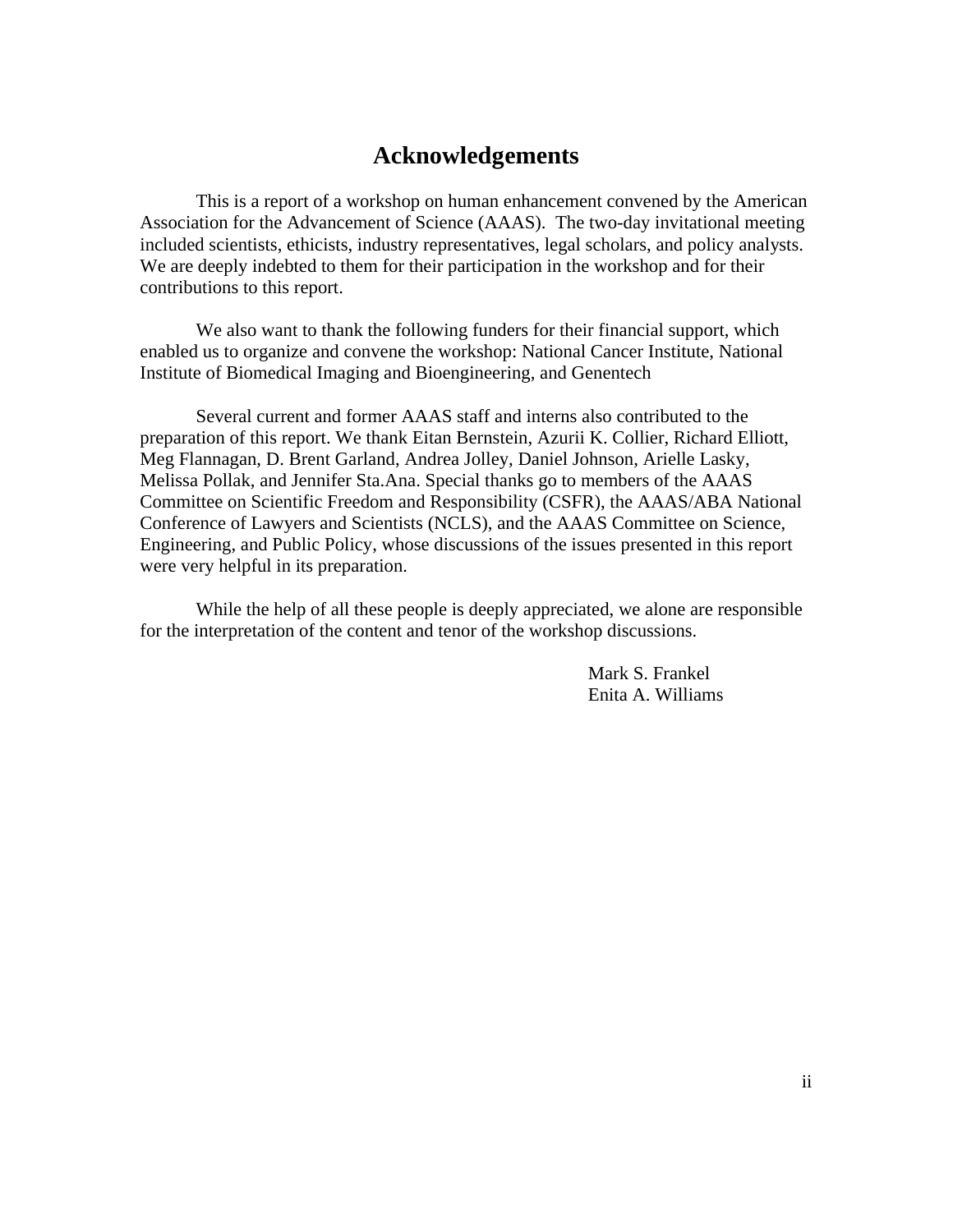# **Executive Summary**

Human enhancement research and technologies offer many unprecedented opportunities and just as many unforeseen challenges to society's view of human performance. This report is an effort to identify those opportunities and challenges as deliberations on human enhancement move forward.

Human enhancement (HE) is the concept of applying science and technologies to expand cognitive and physical human capacities. In some ways HE is a very familiar phenomenon utilizing common methods like surgical techniques and pharmaceuticals to accomplish control of human function. In others, emerging technologies offer individuals new ways to improve human function. Stem cell research, gene therapy, pharmaceuticals, cybernetics, prosthetics, nanotechnology, and computer science are just few of the technologies that may contribute to HE.

Not only are HE technologies diverse, the mechanisms driving HE development also vary. One major driver is the increasing convergence in HE related technologies. Technology convergence is a framework used to describe how a number of science and technology fields are developing rapidly and informing each other – further accelerating their development. Another HE driver is the global market place, where efforts to achieve economic superiority are in many ways a quest for technological superiority. An additional driver of HE development is the consumer, as reflected in the life style choices that create demand.

Although convergence, economic competition, and consumer demand push in the direction of rapid HE development, ethical, legal and policy concerns pull in the direction of a more cautious approach. Advances in HE should be weighed against the effort needed to develop mechanisms for assessing the quality and safety of HE products, to consider the ethical and social impacts, and to define public policy objectives and design appropriate regulatory structures.

This report examines some of the aforementioned forces at work in HE development. Examination of public opinion polls and discussions of human nature reveal that the U.S. public has a complex view of role of HE technologies. For example, polls indicate that personal interest in or aversion to using HE technologies depends on one's perceived social status, and how HE would affect his/her competitive advantage. In addition to issues of equity and access, fundamental conceptions of what it means to be human underscore the arguments for and against HE. On one end of the spectrum, human nature includes a "natural" human instinct to improve oneself and develop technology. On the other end, it is through the "natural" human form that we perceive ourselves and others and experience the world. Thus, radical transformations in performance of the body risk undermining our identity and dignity as human beings. These polarized views are common to the HE debate and have made consensus building in the U.S. extremely difficult.

The report concludes with participant recommendations of next steps AAAS might consider in its role as an association committed to "advancing science, serving society." Recommendations include: refining key terms the debate, facilitating discussion between stakeholders in the debate, developing HE technology forecasts, and providing input on potential policy guidelines for HE research, among others.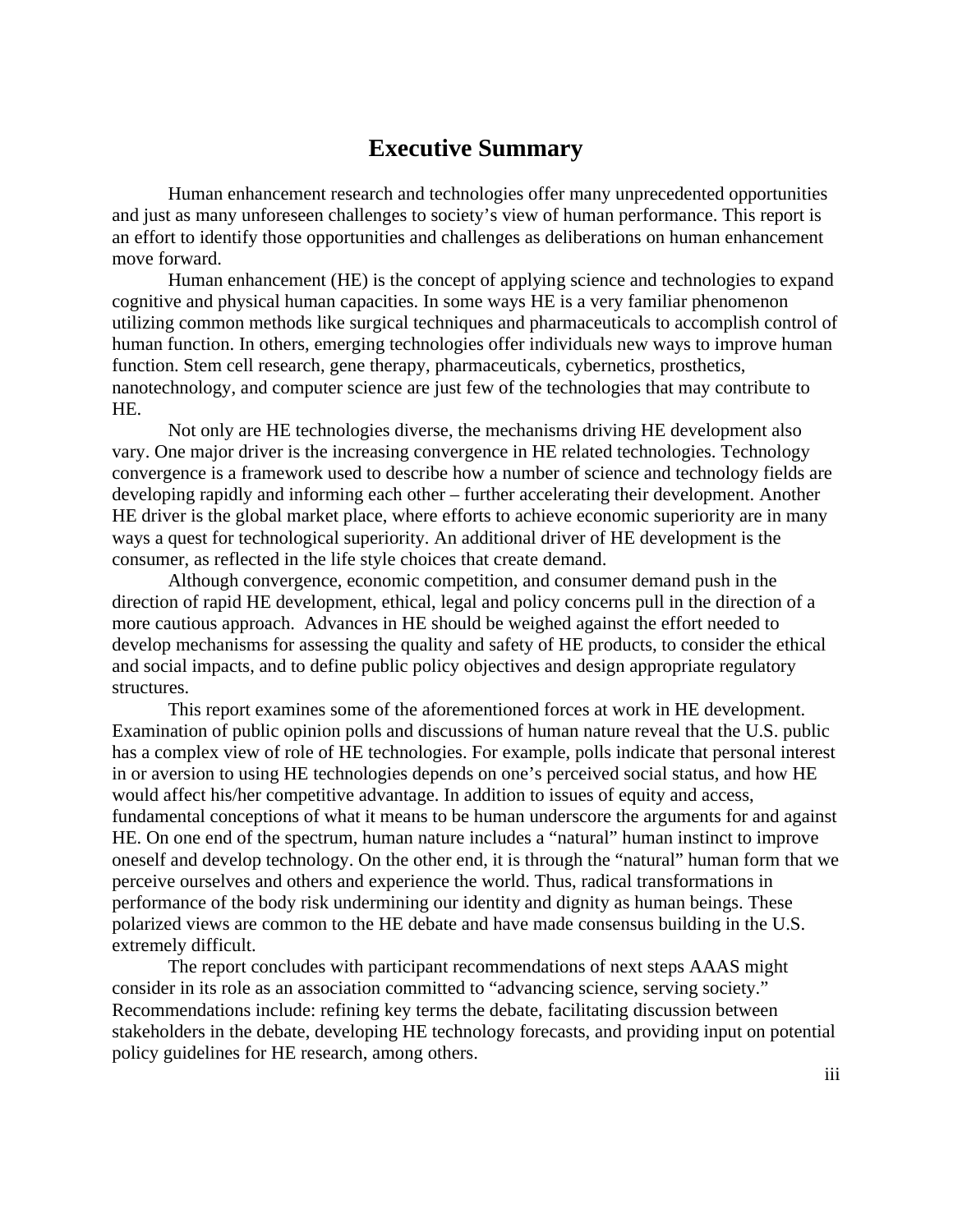## **Introduction**

 $\overline{a}$ 

On June 1-2, 2006, the Scientific Freedom, Responsibility and Law Program of the American Association for the Advancement of Science (AAAS) convened a workshop in Washington, DC on human enhancement research and technology. This two-day invitational meeting brought together an interdisciplinary group of experts to explore cutting-edge research and emerging technologies that have the potential to contribute to the enhancement of human physical and mental abilities. The gathering was designed to allow attendees from a range of philosophical, cultural, and political views to brainstorm on the impact such research and technologies might have on society, and to reflect on possible next steps to address some of those perceived impacts. This report is a summary of the group's deliberations. The first section is an overview of what constitutes human enhancement (HE). The second part examines the possible impact of HE on different sectors of society. The final section identifies potential next steps AAAS might take in the emerging debates on HE.

#### **What is Human Enhancement?**

HE is about applying science and technologies to expand human capacities. Developments in fields as diverse as sports medicine, surgery, stem cell research, gene therapy, pharmaceuticals, cybernetics, prosthetics, nanotechnology, and computer science may contribute to HE. One major factor driving HE development is the convergence of four research areas: nanotechnology, biotechnology, information technology, and cognitive science (NBIC).

NBIC convergence is a framework used to describe how those fields are developing rapidly and informing each other – further accelerating their development. For example, information technology contributes to biotechnology with developments such as biochips that speed up data gathering and analysis. "Another [example] is cognitive science, which can help computer scientists develop software inspired by a growing understanding of the neural architecture and algorithms actually employed by the human brain."<sup>1</sup> Similar intersections are appearing throughout the science and engineering disciplines.

Since both HE and NBIC refer to multi-disciplinary science and technology collaborations, the two terms are often used interchangeably. For the purposes of this report, however, HE refers to a specific subset of applications of NBIC sciences that affect the performance of the human body.

The line between therapy or restoration and enhancement is another piece of ongoing debates about HE. After noting at the workshop that the line between therapy and enhancement is particularly faint and subjective, Zack Lynch, managing director of NeuroInsights, recommended the term "enablement" as a replacement for the current buzz-word "enhancement." He believes the term enhancement is already politically charged in both its meaning and use among science policy players. He sees no hard line between "therapy" and "enhancement"; instead, there is a range of capacities already in normal distribution among the population, and enablement refers to maximizing each person's latent potential. While these

<sup>1</sup> Roco, M.C. and Bainbridge, W.S., *Converging Technologies for Improving Human Performance*, NSF/DOC Sponsored Report; http://wtec.org/ConvergingTechnologies/Report/NBIC\_report.pdf (June 2002).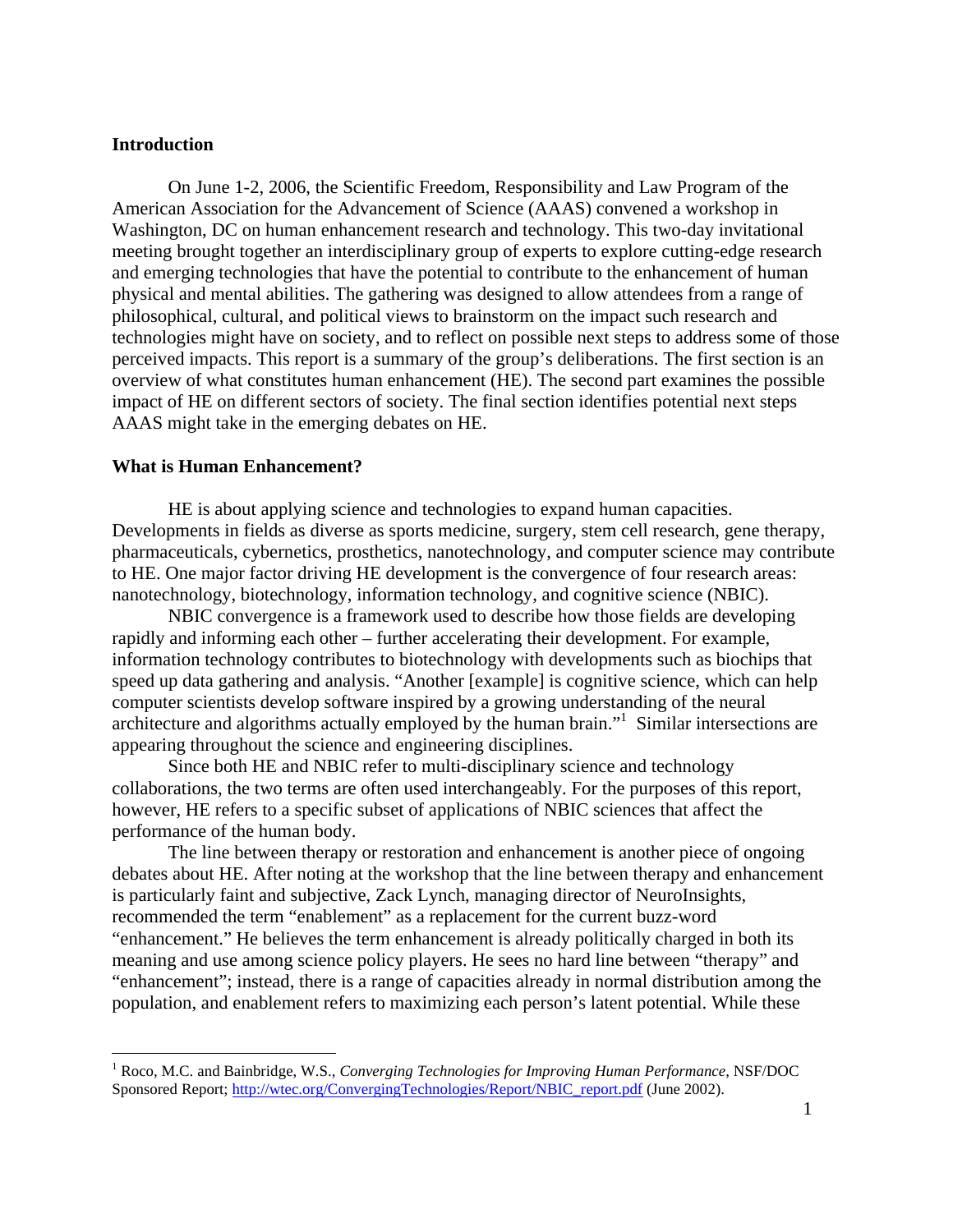arguments are explored in greater detail later in this essay, this report will utilize the more familiar term of "enhancement."

As a species, we share certain basic characteristics and physiological features, such as a particular auditory range, olfactory range, visual spectrum, range of height, reflex speed, etc. Despite the range of abilities and disabilities within a particular feature, for the most part, the distribution of a trait is "normal,"<sup>2</sup> with most individuals clumped in the middle of the distribution curve with some outliers.<sup>3</sup> For example, normal vision is somewhere in the vicinity of  $20/20<sup>4</sup>$  However, a person may be completely blind, partially blind, color blind, require eyewear, possess better than average vision, or have exceptional night vision. While all these capabilities lie within the normal distribution range, they are not the mode – the most commonly occurring in the population. Depending on one's context or experience, what is considered average or normal may vary. Medicine is considered to be the route by which a person might normalize a feature like sight. Surgeries to remove cataracts and the use of corrective eyewear are two examples of medical applications of technology.

LASIK (Laser In-Situ Keratomileusis) eye surgery is a treatment that can improve vision for many now using eyeglasses or contact lenses. It can also improve vision in individuals beyond 20/20, as was the case in the highly publicized surgery performed on golf pro, Tiger Woods. Woods had the surgery in 1999, following a period where he had lost 16 straight tournaments. After the surgery, he had  $20/15$  vision and won 7 of his next 10 events.<sup>5</sup> Since it is possible to have naturally occurring better than 20/20 vision, is this an enhancement, or merely a case of atypical vision? Woods underwent what is now a relatively common procedure. His competitors have access to the same treatment. He chose to invest in better sight, while his competitors may have chosen to invest in better golf clubs. Both are enhancements in their own way.

Whether the technology appears to be right around the corner or decades into the future, it is important to reflect on the implications of this class of technologies. Scientists will be challenged to define new disciplines of research, to train the next generation of scientist to pick up where others have left off, to ensure research is done ethically and rigorously, and to report it accurately. Ethicists will be called on to help society reflect on the impact of these new technologies on our values and culture. Policy makers will be tasked with balancing regulation and facilitation of these new technologies in the best interests of the constituents they represent. Business leaders have the role of turning scientific research into useful products. The next section focuses on the business of HE.

 $2^{2}$  For this report, we use the term "normal" in the sense of statistical distribution within a population, without implying a subjective judgment on any physical trait or behavior.

<sup>3</sup> Marsh, J. L., "To Cut or Not to Cut?" in E. Parens (ed.), *Surgically Shaping Children*, (Baltimore: John Hopkins University Press, 2006), p.123.

<sup>&</sup>lt;sup>4</sup> Subject to the affect of age, behavior, diet, etc.

<sup>5</sup> Saletan, W., "The Beam In Your Eye: If Steroids are Cheating, Why Isn't Lasik?", *Slate.com*; http://www.slate.com/id/2116858/ (April 2005).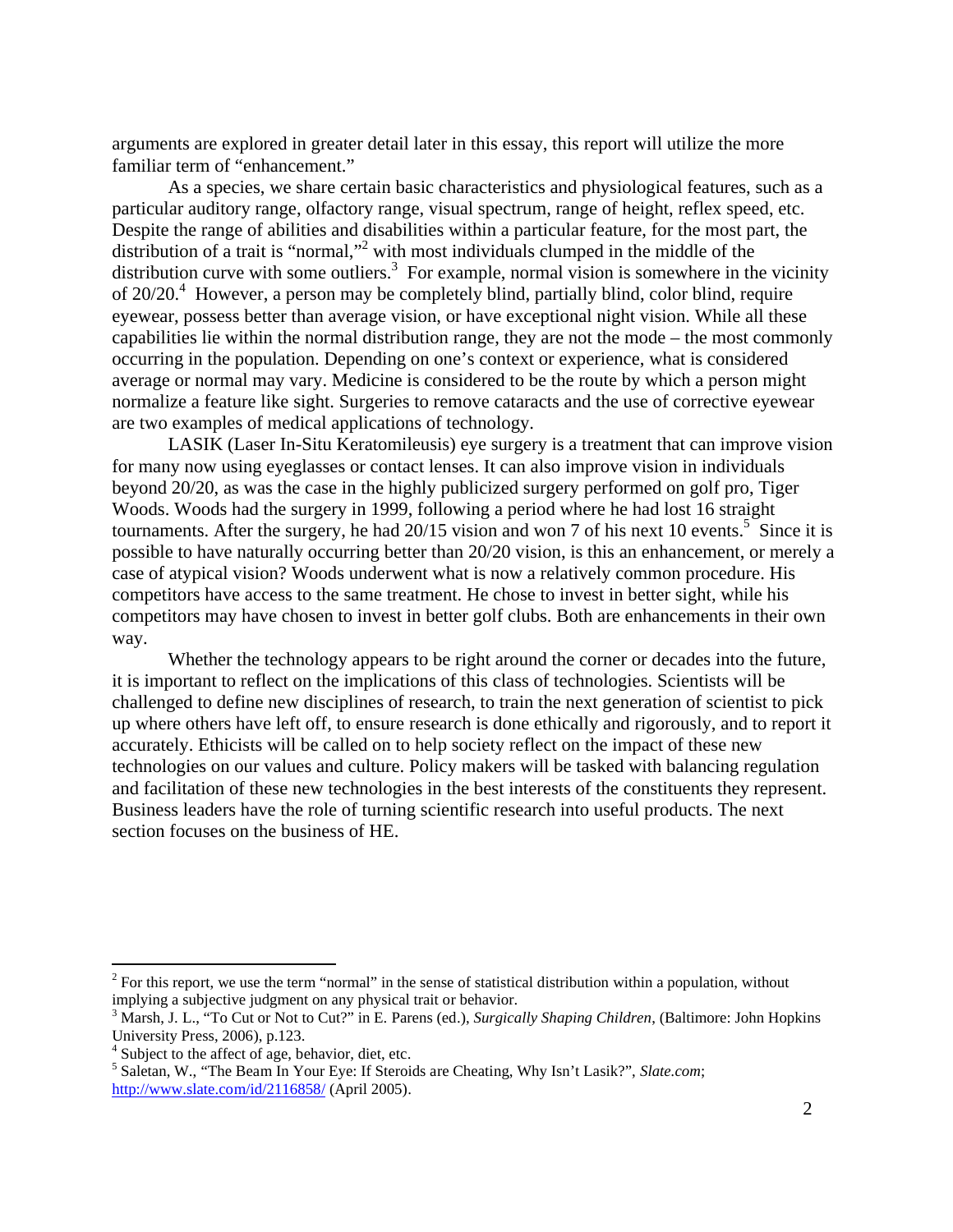## **The Business of Enhancement**

<u>.</u>

Pharmaceutical companies, universities, and governments from around the world are pouring millions into human enhancement research and technology. According to James Canton, business consultant and CEO of the Institute for Global Futures, human enhancement is already in the commercial sector. Canton's team analyzes business patterns and market trends, helping companies innovate and adapt to looming market transformations.

HE technologies related to health enhancement are a hot topic. According to Canton, health enhancement research can be divided into three major domains: therapeutic, augmentation, and designed evolution. Therapeutic enhancement refers to interventions that compensate for some deficiency. Enhancement through augmentation entails intervention where no such deficiency exists. Designed evolution is used to describe a class of technologies that promulgate enhancement in successive generations.

Canton has identified several market pressures leading to rapid development of HE technologies: 1) global competitiveness; 2) brain drain/depopulation economics; 3) national security concerns; and 4) quality of life/consumer life-style demands. Sustaining and exceeding past gross domestic product (GDP) growth figures is a large indicator of a nation's competitive performance; the creation of new industries and product innovations fuel GDP growth. Economics teaches us that one can increase the amount of goods and services produced in a given economy (output or GDP) by increasing the technologies available in a given market (total factor productivity),<sup>6</sup> increasing the physical infrastructure available (capital), or improving the skills and population of the workforce (labor). More research on HE is one way to increase all three components of the productivity equation, and, in particular, ameliorate some population workforce shortages projected in coming years. Maintaining U.S. competitive advantage in the world market requires the interaction of several of the factors described above.

"Innovation company flight" refers to the tendency of novel market-making companies to relocate to countries and social climates more welcoming to the goods they produce. Canton states that in the past, the U.S. has been a popular destination for high technology development. In recent years, however, countries like China, India, and Japan have become popular technology innovation destinations, challenging America's position in this area. Part of the reason for this shift in favor of many of those Eastern nations is the more permissive regulatory climate. Canton illustrated this point in the case of the pharmaceutical industry. A significant increase in drug development has shifted to China, where it is more cost-effective to do drug testing. With more companies shifting overseas, the U.S. could quickly lose the technology superiority it has enjoyed in the past.

Social scientists and economists have been warning society about the looming "brain drain" caused by the baby boomers' retirement and inadequate population replacement to reconstitute the workforce after this mass exodus.<sup>7</sup> "While older employees do tend to be higher paid and can incur higher health care costs, employers are realizing that there is a trade-off in

 $6$  Law, M. T., "Improvements in technology – the invention of the internal combustion engine, the introduction of electricity, of semiconductors – clearly increase total factor productivity";

http://www.fraserinstitute.ca/admin/books/files/Prdctvty.pdf (2000); "Productivity and Economic Performance: An Overview of the Issues," *Public Policy Sources* (2000), vol. 37.

Boyd, C., "Boomers' exit spells work-force shortage," *Orlando Sentinel* (October 2006), p. A1.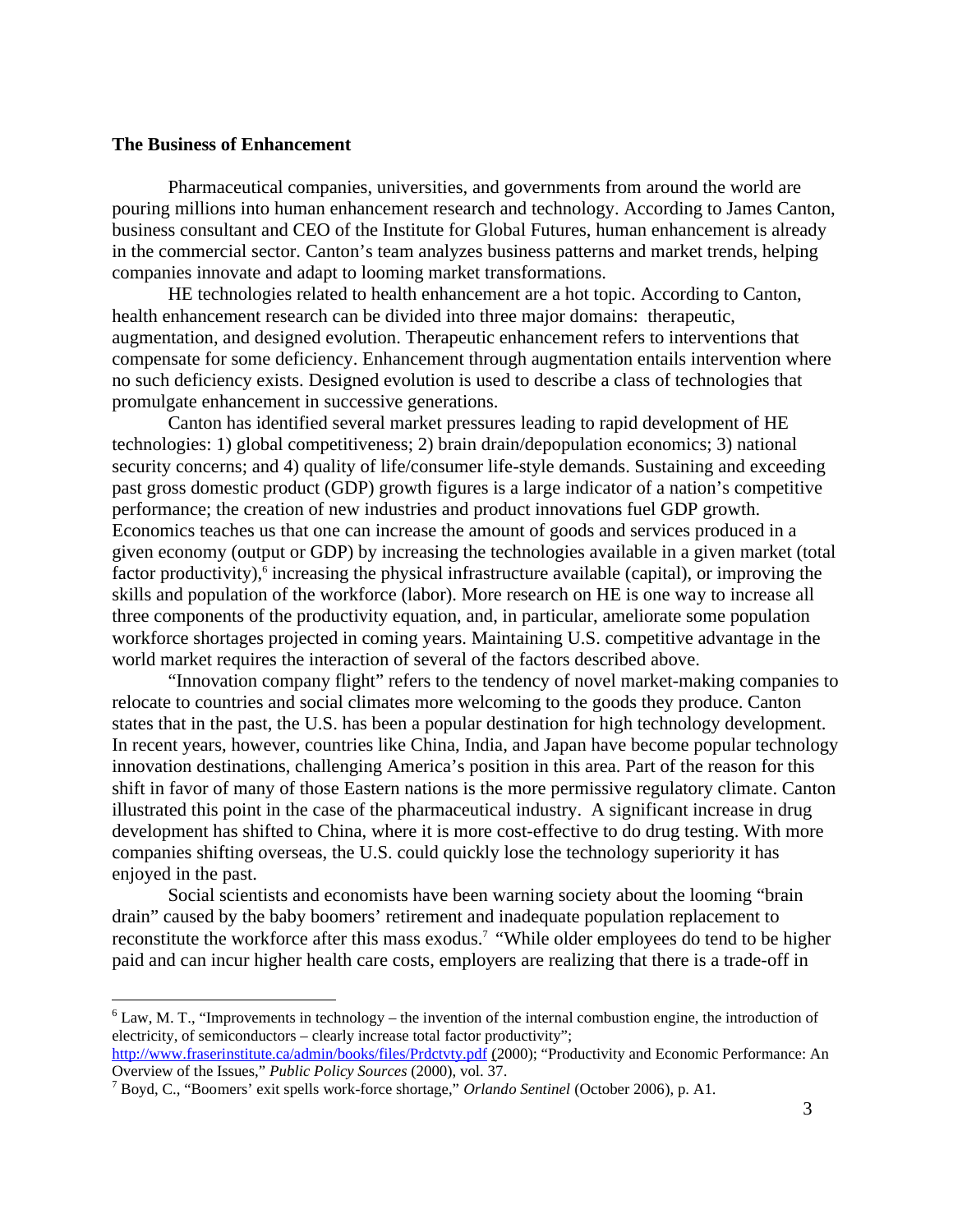losing that knowledge from the organization," according to executive consultant Emmett Seaborn.<sup>8</sup> Enhancement technologies could play a roll in keeping baby boomers working longer by improving their physical and mental health beyond what would be expected at their age.

Market demand is another economic factor driving the human enhancement technology revolution. Consumers of the modern age have demonstrated an interest in medical technologies and personal computers based on their consumption of pharmaceuticals and handheld devices. "Surveys show that baby boomers are the key drivers of enhancement. They also have the money to afford enhancement. They will be the main consumer of drugs that will improve the quality of life…." Canton claims, "The marketplace will determine what consumers will be willing to pay to get their memory back, to have the vitality of a much younger person."

But optimism over the potential business gains from HE research and development are tempered by just as many investment concerns. Several HE research areas have unclear regulatory guidelines, and such uncertainty makes investors wary about heavy investment without knowledge of the direction regulation might take.

Investor hesitation can be seen in the case of nanotechnology in response to environmental and health concerns. The Science Committee of the U.S. House of Representatives held a hearing on September 1, 2006 on the impact of nanotechnology byproducts on the environment and the health of industrial workers. In the hearing, then Chairman Sherwood Boehlert (R-NY) said, "the nanotechnology industry, which has enormous economic potential, will be stymied if the risks of nanotechnology are not clearly addressed and understood."<sup>9</sup> This statement was supported by findings presented by Matthew Nordan, Vice President of Lux Research. Lux Research has found that "some Fortune 500 companies, [venture-capital funders, and insurers] are already backing out of nanotechnology research because of real and perceived risks of nanomaterials and uncertainties over how they would be regulated."10

#### **Moving Towards Longer Lives**

 $\overline{a}$ 

Many of the aforementioned healthcare and workforce issues are part of the larger issue of longevity. Longevity refers not only to extending an individual's age, but also retaining physical and mental capacities in old age. The average life span in the U.S. is 77 years. This is already a leap from a life expectancy of 47 years in the  $1900$ 's.<sup>11</sup> Just as society has adjusted to the ensuing social shifts with this increase in life expectancy, Robert Butler, President of the International Longevity Center, sees no reason that it can not continue to adapt in the face of further life extension. Butler's presentation delved further into the economics of longevity and its impact on society. He covered several issues surrounding the topic of longevity – working longer, paying for healthcare, intergenerational conflict, concerns about creativity languishing, and the feasibility of various routes to longevity.

<sup>&</sup>lt;sup>8</sup> Pasha, S., "Corporations woo baby boomers," CNN Money.com;

http://money.cnn.com/2005/09/29/news/fortune500/babyboomers\_companies/ (September 30, 2005).<br><sup>9</sup> Service, R.F., "Priorities Needed for Nano-Risk Research and Development," *Science* (October 6, 2006) 314: 45.

<sup>10&</sup>lt;br>
10<br>
11<sup>th</sup>Life Expectancy," Scientific American; http://www.sciam.com/print\_version.cfm?articleID=000931E9-350F-

<sup>1</sup>CE5-93F6809EC5880000 (May 2002).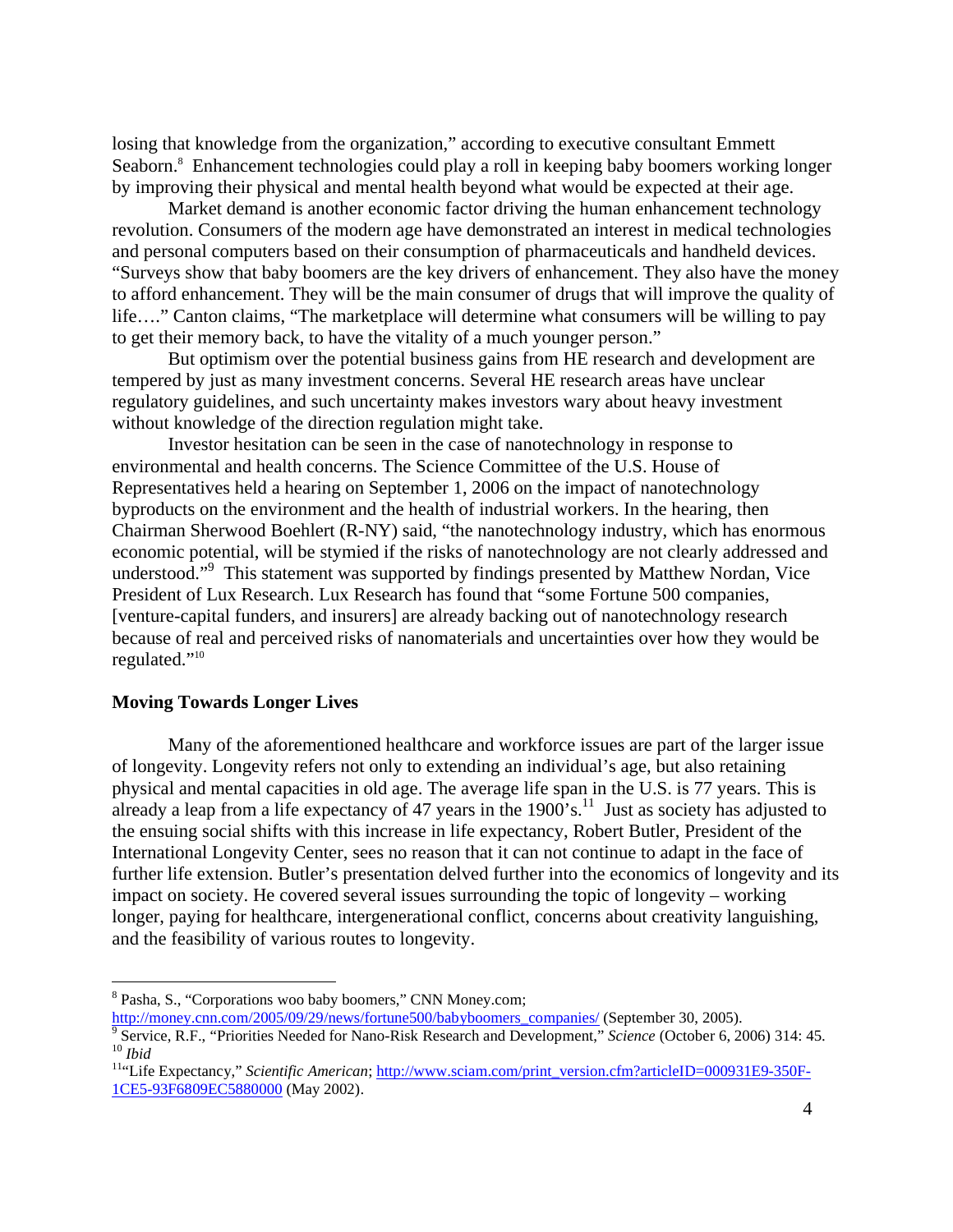Pushing back the retirement age to keep baby boomers working longer is inevitable, according to Butler, and the public and private sectors must devote funds and human resources to deal with its consequences. He does not believe that an older working population will lead to stagnation of the economy. To the contrary, he holds that health and longevity will create wealth. Instead of languishing in retirement homes as an unutilized resource, the healthy elderly can be productively engaged in society, even if only volunteering.

Butler also reflected on the associated cost of health care in a longer living population. Economic forecasts anticipate social security and other retirement plans will be insufficient to cope with the medical costs and needs of the next wave of elderly patients. Butler proposed that the U.S. create an Aging Initiative and divert 1% of Medicare expenditures, or approximately \$3 billion a year, to investment in longevity research. He admitted that, based on his experience as a former director of the National Institute on Aging of the National Institutes of Health, the government is highly unlikely to approve this plan in the current political and fiscal climate.

Intergenerational conflicts between the old and young are another anticipated difficulty associated with increased longevity. Francis Fukyama has highlighted these conflicts in his book, *Our Post Human Future.* He writes that social unrest will occur when young workers enter the job market to find older workers unwilling to retire.<sup>12</sup> Additionally, the focus on longer life-spans is likely to break down the family structure and diminish interest in reproduction, thus lowering birthrates.<sup>13</sup> Butler responded forcefully to these concerns. He believes the idea of a looming intergenerational conflict was constructed in the press, and the torch has since been carried by supporters citing anecdotal, but little scientific evidence. He also noted that a number of polls suggest that younger workers support social security and other resources for the elderly, with no evidence of any festering intergenerational frustrations. With respect to birthrate, there are a number of factors that influence birthrates in addition to longevity, and research is needed to determine what degree of influence is associated with longer life span.

Another issue prompting concern about significant increases in life span is the possibility of creativity languishing. The common assumption is that the older an individual is, the less flexible and more set in his ways he becomes. Butler stated there is no scientific proof supporting this hypothesis, and believes that HE technologies that help sustain or improve mental and physical acuity can actually foster even more creativity by older generations.

Citing the work of others, Butler reported that of all the routes to longevity being explored, gene therapies, particularly germline manipulations, seem to be the most promising. Germline therapies, or modifications that can be inherited by future generations, could, according to Butler, spare later generations from the cost and health concerns present generations face. Butler presented findings from several different scientific disciplines that all point to the role of genetics in longevity. There are significant life expectancy differences between the genders. Females routinely outlive their male counterparts; this may suggest the X chromosome itself may be a longevity factor. Genetic factors for longevity are found in the family gene pool. Long living individuals tend to have long living relatives. In the case of identical twins, there is research showing a 25% correlation in the heritability of longevity. Research on centenarians points to a possible relationship between longevity and a number of gene variants. For example,

<sup>&</sup>lt;sup>12</sup> Fukyama, F., *Our Post Human Future* (New York: Farrar, Straus and Giroux, 2002).<br><sup>13</sup> The President's Council on Bioethics, *Taking Care: Ethical Caregiving in Our Aging Society* (Washington, DC, September 2005).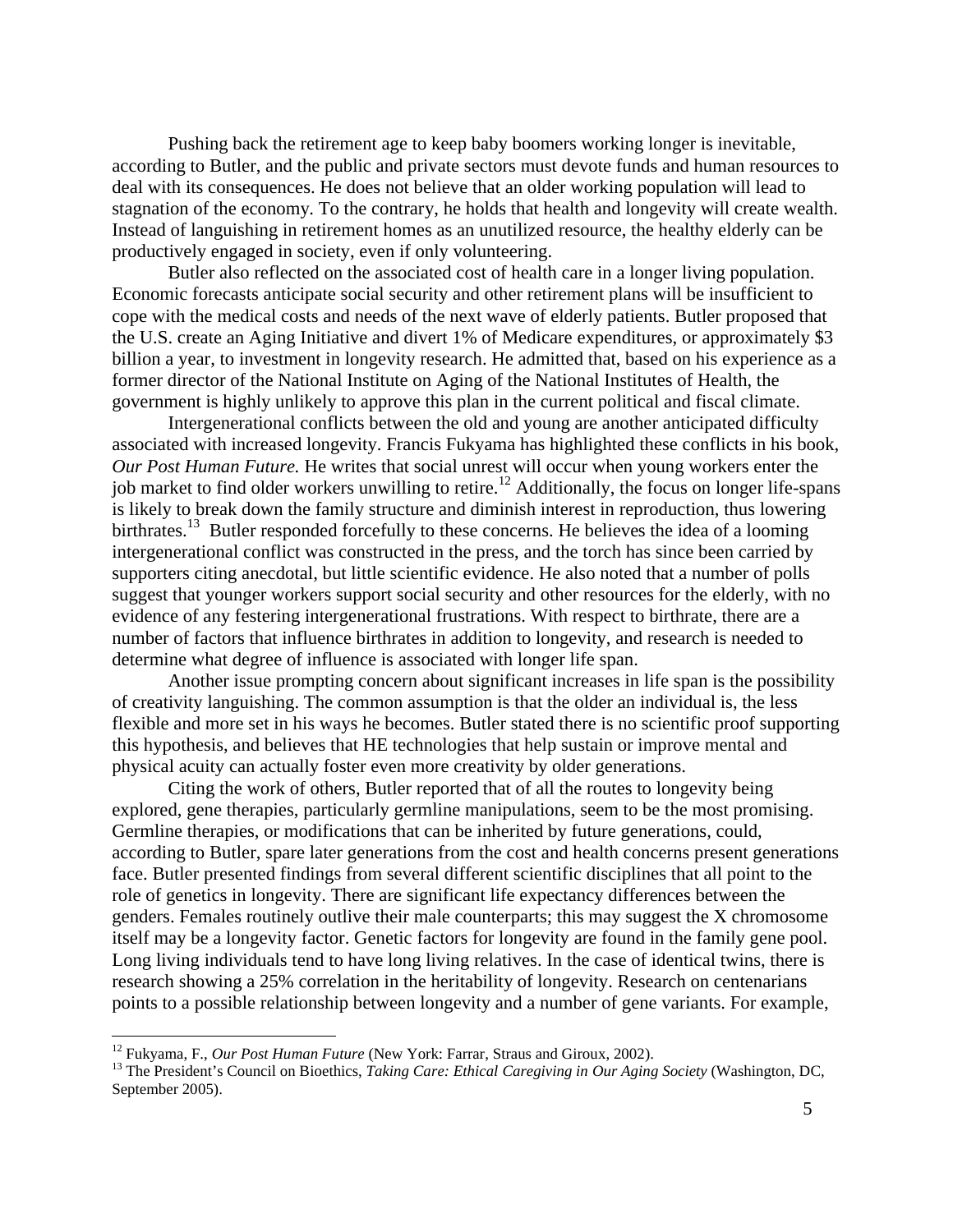HLA-DR is a gene polymorphism associated with improved immune function. This variation is often found among Okinawa-Japanese centenarians, a group found to be especially long lived.

Andrzej Bartke and Michael Rose each described how research on genetic traits in laboratory animals may impact human longevity research. Bartke is a professor at Southern Illinois University specializing in geriatric medicine. His research explores the relationship between certain genetic mutations associated with dwarfism and longer life-spans. His research demonstrates that dwarf mice and mice with genetically suppressed growth hormone expression both live longer and have longer "healthspans" than normal mice. In fact, research on the aging of these diminutive mice provides evidence that: cognitive function (learning and memory) are maintained, aging of the immune system is delayed, incidence of cancer is reduced, fatal diseases develop later in life, aging of collagen and joint cartilage is delayed, as is development of osteoarthrosis. This enhanced life cycle is due, in part, to the fact that these smaller mice had altered metabolic control compared to their larger, species counterparts. For example, Bartke's dwarf mice retain insulin sensitivity in old age. This feature contributes lower incidents of obesity, diabetes, and coronary artery disease. Enhanced insulin sensitivity is one of the most prominent metabolic features of humans with exceptional longevity such as centenarians. Bartke hopes genetic information garnered from dwarf mice will help researches isolate and later replicate life-extension in humans.

Michael Rose, a professor of Ecology and Evolutionary Biology at the University of California at Irvine, presented several other avenues of life-extension, but cautioned that controls instituted in a lab are not reflective of realistic life choices a typical person might make. Rose's research uses various breeding techniques and caloric restriction to suppress aging by combining genetic inheritance with environmental factors to affect life extension. An organism's life cycle is influenced by the onset of reproduction. When reproductive maturity is delayed, then an organism enters a developmental stasis, arresting the aging process. Rose believes both the means and side-effects of delaying reproduction in humans are so unappealing as to be a nonoption. For example, caloric restriction, at the point that such a practice would impacting aging, would be physically and psychologically akin to long-term starvation. Physical weakness, emotional strain, lowered sex drive, etc. are just few of the likely side-effects. With respect to genetic means of life-extension, Rose theorizes that there is no one, genetic factor to control aging, but rather hundreds of factors, each of which affects one small aspect of aging. He argues that longevity research is not a quest for an anti-aging magic bullet, but rather a complex system that can only be impacted gradually. Rose credits this complexity as the reason future lifeextension research will only result in small increases in life-span and health-span.

The debate surrounding longevity epitomizes the complexity of values and issues at stake in HE. Everyone ages, and at some point must struggle with difficult health care decisions. Heart disease, Alzheimer's disease, etc. are medically detectable conditions. But they are also "normal" conditions, or conditions almost universally associated with the aging process. By treating one condition, doctors only stem a small trickle in a flood of ongoing physical and mental deterioration. Questions of resource allocation, quality of care, government/community obligation, and cultural identity must be addressed in public policy planning connected to longevity.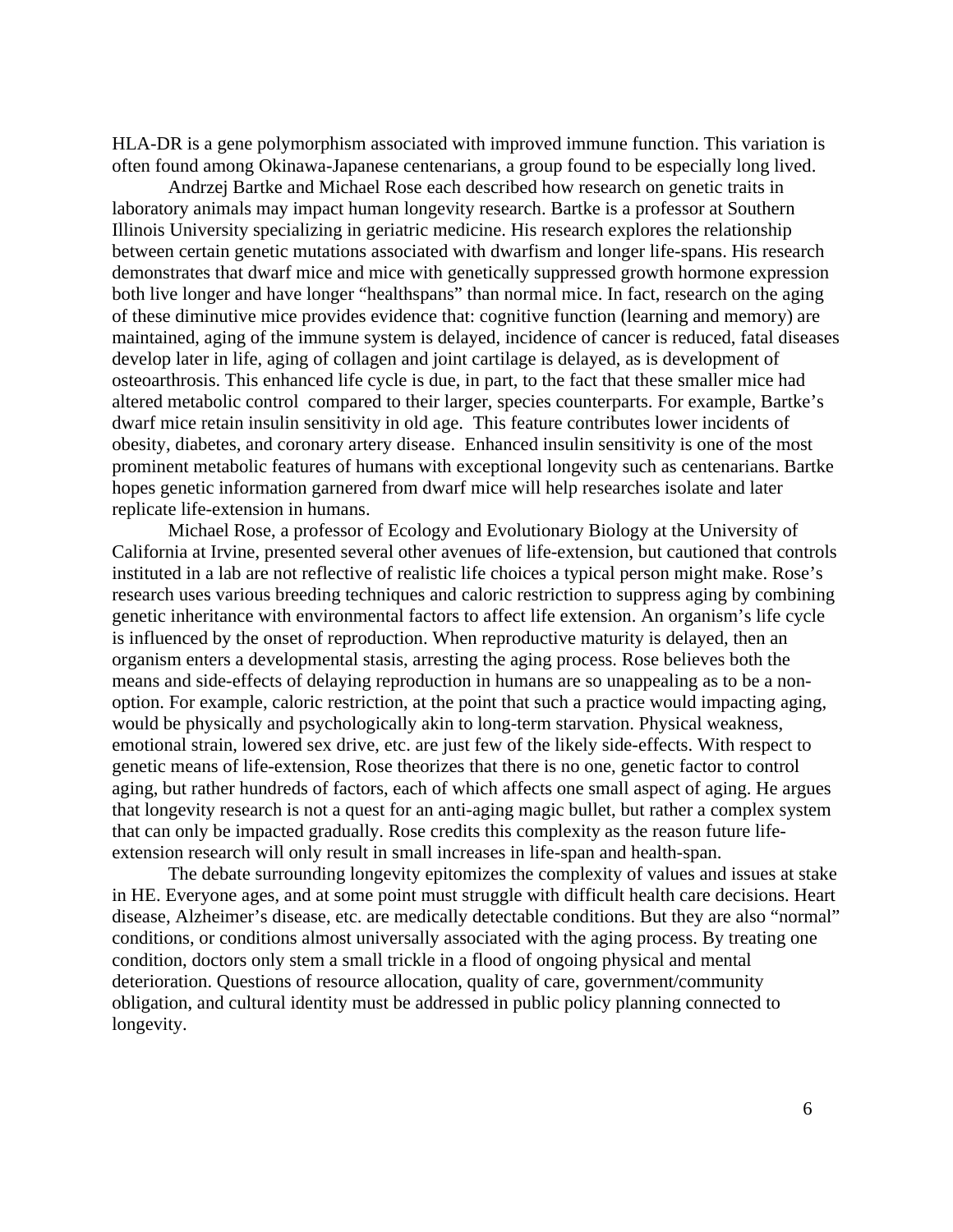## **Emerging Neurotechnologies for Cognitive Enablement**<sup>14</sup>

Zack Lynch, managing director of the neurotechnology market research and advisory group, NeuroInsights, discussed neuroscience technologies and how they could someday alleviate one of the main difficulties of longevity – neurodegeneration. A number of disorders and diseases have a neurological component: addiction, anxiety and attention disorders, obesity, chronic pain, depression, hearing loss, Alzheimer's, epilepsy, schizophrenia and psychosis, stroke, Parkinson's disease, among others. Currently, about 1.5 billion people world-wide suffer from such diseases. According to Lynch, current estimated costs of brain related illness in the U.S. is \$548 billion dollars, while the European Union spends \$350 billion a year on similar neurologically based illnesses. With future generations conceivably living even longer, demand for similar treatments will only increase.

This demand has encouraged companies and even governments to invest in neuroscience research and technology. Lynch reported that approximately 400 companies are currently involved in the \$110 billion neurotech industry, and that the number of neurotech patents is rising sharply. About \$5 billion worth of public funding per year goes towards understanding brain function in addition to the investment by the Department of Defense in neurotechnological research. Major regional clusters of neurotechnological development "hotspots" are springing up all around the world, in cities like San Francisco, Boston, Shanghai, Stockholm, and London, and several in India. Lynch added that the industry is "poised for rapid growth," echoing the projection of many others that increased human longevity will lead to more individuals afflicted with neurological or psychological illnesses.

Lynch noted that converging technologies have already improved neurological diagnosis and treatment. NBIC technology will continue to revolutionize the potential of neurotechnology. Advances in bio-chips and brain imaging techniques will enable far better views inside the brain, while an increased understanding of  $DNA$  – particularly in the wake of the Human Genome Project– will facilitate examination of the brain on a cell-by-cell basis.

Neuro-enabling technologies are targeted towards helping to sustaining the work force longer by coping with psychosocial disorders, treating neurologically based disease and injuries, and correcting various impairments. Lynch subdivided enablement into three categories: cognition, emotion, and sensation. "Cognition" was used to refer to such matters as learning, rationality, and memory. Lynch mentioned 40 "cogniceuticals" currently undergoing trials, discussed neuroprosthetics like prosthetic hippocampuses, and described an external magnetic form of neurostimulation. Lynch's second category, "emotional enablement," refers to the alteration of such feelings as arousal and empathy. According to Lynch, neurotechnology associated with emotional enablement includes 100 "emoticeuticals" currently in trials, and implanted neurostimulators for treatment of depression and obsessive compulsive disorder. Lynch's final category, "sensation," includes such things as pain reduction and stamina improvement, which Lynch said could be controlled by "sensoceuticals."

Lynch cautioned that neurotechnological improvements would pose many ethical and legal challenges to society. Neurotechnologies that can improve learning pose serious social justice questions if technologies are only accessible to the few able to afford them. Devices and pharmaceuticals that affect emotion and thought challenge our notions of identity and personal

<sup>&</sup>lt;sup>14</sup> Section written by Eitan Bernstein, with added text by Enita Williams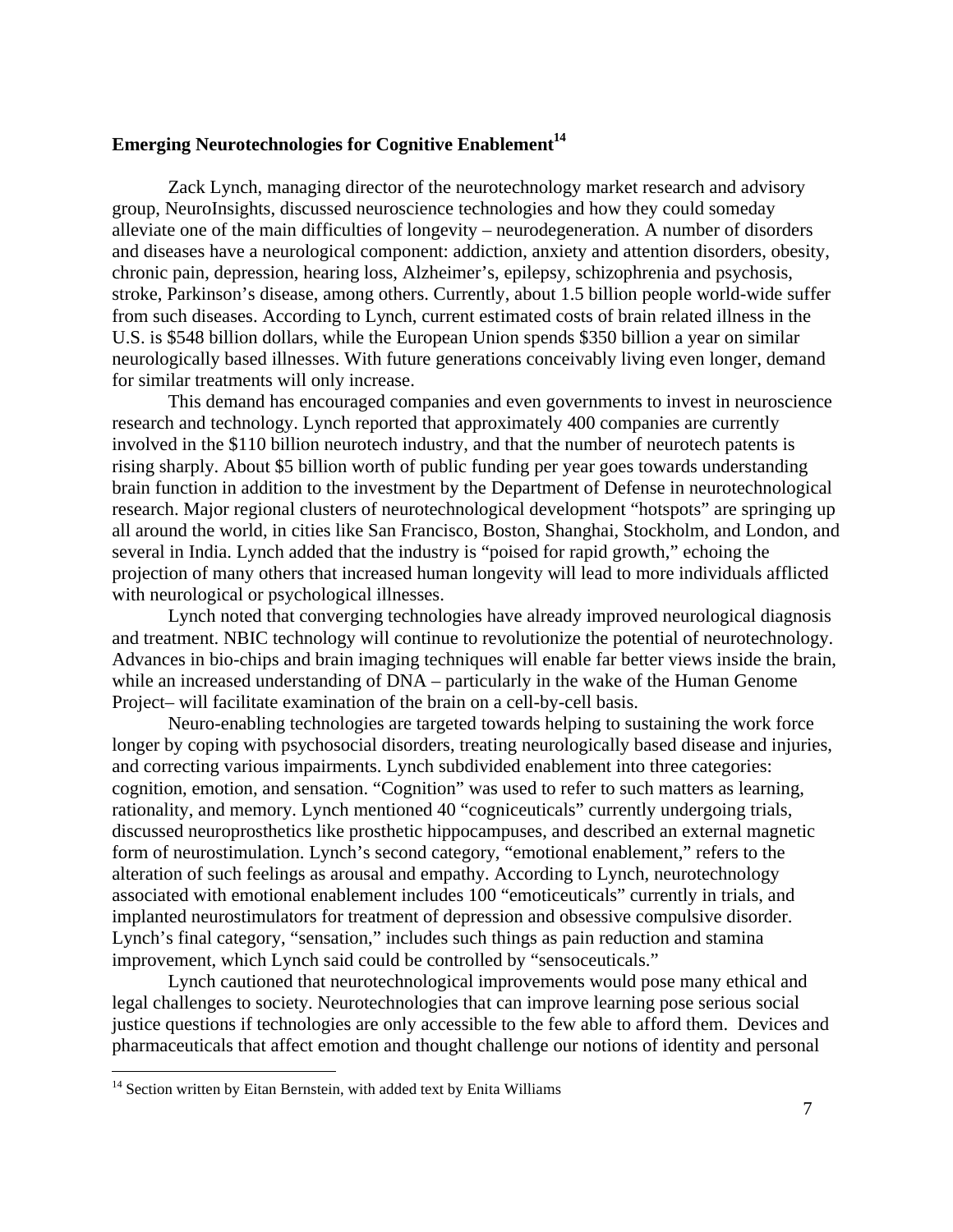responsibility. By shifting how we experience the world, neurotechnology capable of altering sensations could impact how humans interact and communicate with each other. While acknowledging these challenges, Lynch predicted that, should the technology prove safe and effective, the appeal of having the ultimate competitive advantage will ensure a huge demand.

#### **Social and Ethical Implications of HE**

A panel presentation further delved into the social and ethical implications of HE technologies, and Braden Allenby, Max Mehlman, and Richard Hayes each provided a perspective on some of the key issues. Allenby, a professor of Civil and Environmental Engineering at Arizona State University, applied a systems analysis to human enhancement technologies to examine how HE, as well as similarly transformative technologies, have changed the landscape of the physical environment and the individual body. Equality and access were the key issues Max Mehlman, a Professor of Bioethics and Law at Case Western Reserve University, analyzed in his presentation. One of the policy issues he challenged attendees to consider was whether or not there are groups of individuals that deserve priority access to HE technologies based on their careers, skills, etc? Richard Hayes of the Center for Genetics and Society focused on the profound social risks associated with HE technologies. He said that since these technologies have the potential to undermine the shared human nature that sustains human society, decisions about their development and use should be made within a strong precautionary framework.

For millions of years, the organisms of Earth have been evolutionary shaped by ecological forces. Modern humans are the only creatures able to substantially impact the biological system in which they live. Allenby pointed out that "human intentionality is being extended to unprecedented scales." This is easily seen within the framework of NBIC technologies. Nanotechnology is the means for manipulating the environment at the molecular level. Through modern biotechnology, humans endeavor to direct their own evolution. Information technology and cognitive science are both exploring ways to increase the speed and range of information a person can assess, whether by artificial computing or expanding cognitive capacity.

We have turned to social institutions for guidance about whether or not to accept technologies, how to live with them, and what limits, if any, there should be. In the face of these radical technology shifts, our social institutions have been greatly challenged. Allenby believes the impact of HE technologies already exceeds the controls possible through modern institutions. "We don't even know if we *can* 'manage' these [technological] systems," he cautioned. Citing the examples of the European opposition to genetically modified organisms (GMOs), and the U.S. government's limited financial support of embryonic stem cell research, Allenby claims that such reactions have not stopped the technologies, but "merely shifted their center of gravity."

The dilemma of HE technologies goes even deeper than institutions. HE development is progressing so rapidly and with such wide-ranging ramifications, Allenby argues that our ontologies and cultural constructs, even our language, cannot keep pace. Mutually exclusive ontologies make communication about these technologies even more difficult, if not impossible. How do you define 'human'? "Everyone will answer from a particular sense of being and structure," he argued. Even traditional belief systems are failing to address the subtleties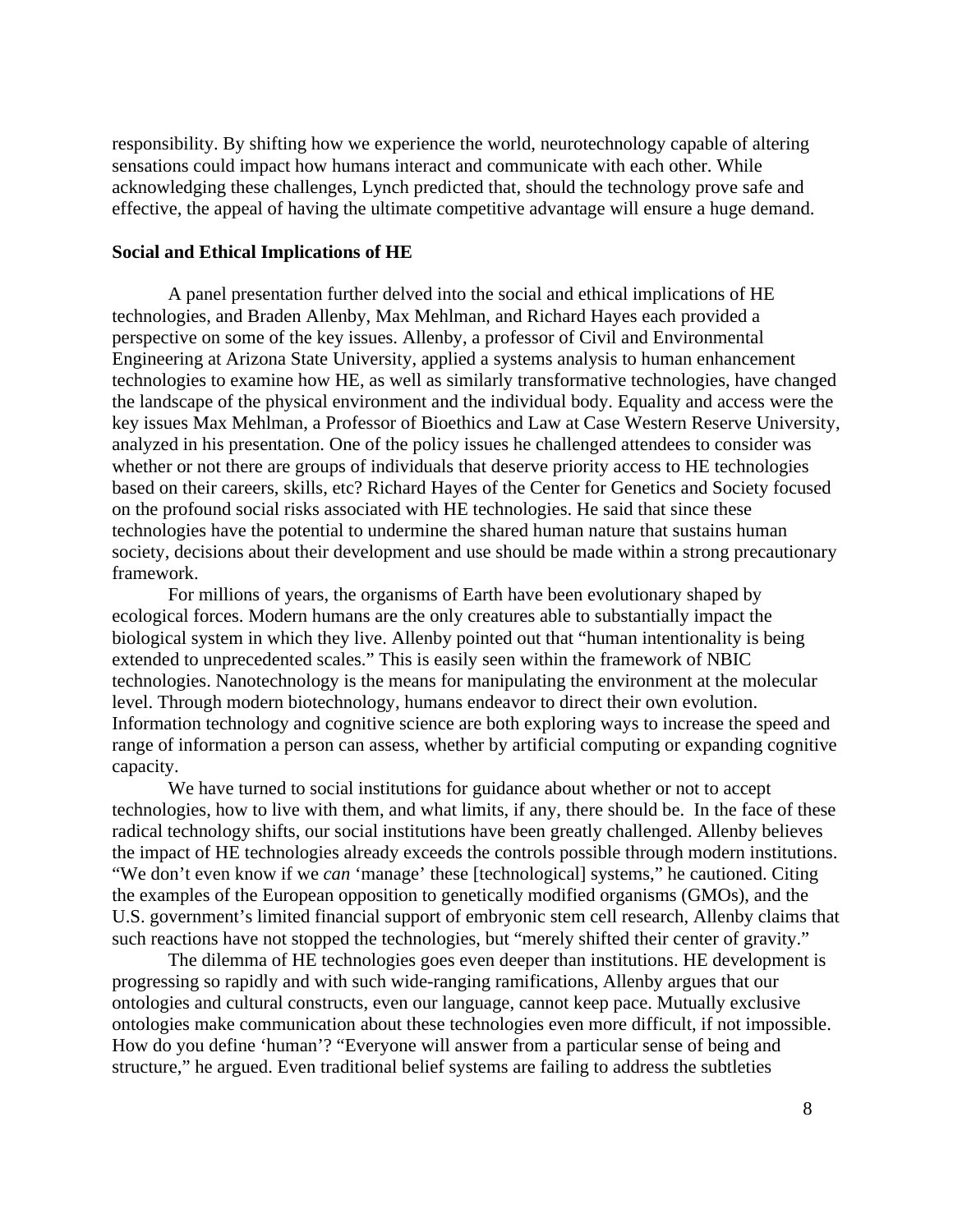associated with these technologies. Language is another area flagging in the race to keep pace with HE technologies. In today's environment, new phenomena are christened not by the scientists and scholars at the site of the discovery, but by the media, with its borrowed concepts from fiction and popular-culture. When attempting to describe the possibility of certain artificial human parts or genetic enhancements, common references include "X-Men" and "The Bionic Man." $15$ 

Allenby also presented the inverse to this equation – de-enhancement and weaponization. De-enhancement, or intentionally diminishing the range of one's normal abilities for any purpose, especially as an offensive weapon, is another important concern. If HE technology can create a super-baby and cure debilitating diseases, it seems logical that HE could deprive a child in specific ways and create newer, more debilitating diseases.<sup>16</sup> If concerns exist about the ability of current institutions to constrain positive human enhancement, then there is also the very real possibility of facing similar concerns about the darker side of human enhancement.

While Allenby related human enhancement endeavors to the greater cultural and ecological system, Mehlman focused on the impact of HE on equality and access. He began his analysis with the premise that individuals will pursue HE technologies for "self-fulfillment." Though this is intended as a very personal decision, it will inevitably spill over into the public domain because society has empowered the government to restrict people from using certain HE related technologies as a form of social protection. Restriction of access to certain pharmaceuticals is just one of the ways in which the government exercises its authority to restrict an area of HE. Society now has to decide if it wishes to redraw these boundaries in the face of emerging HE technologies. A lack of information on the critical issues surround HE makes this boundary identification even more difficult. There are tentative steps underway to correct this problem, such as the NIH funded Case Western Reserve University project to develop human subjects guidelines for genetic enhancement research. Such findings may provide a first step in thinking through the key issues that need to be addressed in the larger issues of HE regulation.<sup>17</sup>

Striking a socially acceptable balance between equity and access is another major concern precipitated by HE. Providing all members in a society equal opportunity to utilize technologies that offer better quality of life is one task of a democratic society. This ideal must be balanced against a rational evaluation of the resources available to create such equity. In a world of limited resources, and especially in light of the financial costs associated with HE technologies, full equality of access to HE simply is not economically feasible. More affluent members of society have the financial resources to gain access to HE technologies as soon as they become available, technologies that, in themselves, can increase the competitive advantage

<sup>15</sup> Garreau, J., "The Next Generation: Biotechnology May Make Superhero Fantasy a Reality," *The Washington Post*, April 26, 2002, p. C1; "We Can Rebuild You," *Wired Magazine* (September 2002), pp. 54-55; Herbst, M., "The Real Bionic Man," Discoveryschool.com;

<sup>&</sup>lt;sup>16</sup> Researchers studying DNA sequences incompatible with human life suggest the possibility of creating a "suicidal gene" that "could be attached to genetically modified organisms and activated to destroy them at a later date…." While this would be an extreme case of "de-enhancement," it is a striking reminder of the need to scrutinize the "darker side of enhancement" See Geddes, L., "The DNA So Dangerous It Does Not Exist," New Scientist, Vol. 2585, January 3, 2007, p.12

<sup>&</sup>lt;sup>17</sup> "Law-Medicine Center Director Maxwell Mehlman is Principal Investigator on \$772,500 NIH Grant," Case Western Reserve University (press release); http://www.law.case.edu/faculty/news\_detail.asp?id=215&content\_id=3 (April 26, 2006).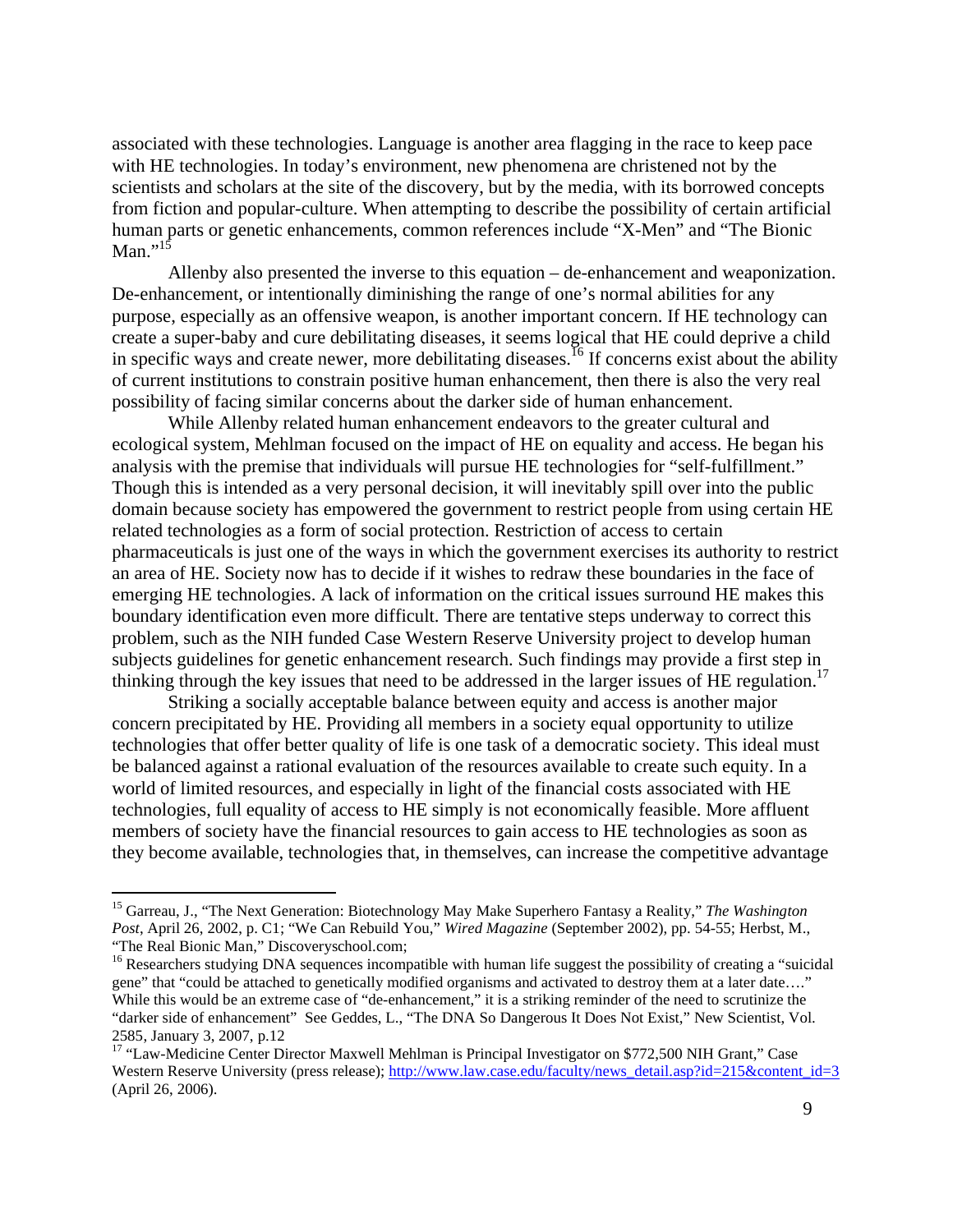for a user. Concern about furthering the gap between the rich and the poor has some proposing restrictions of HE on grounds other than safety and effectiveness. On the other hand, there do seem to be priorities in access that might benefit society and that should be considered. Mehlman argues that we want our firefighters stronger, aircraft pilots with clearer sight, and our researchers smarter, yet we want our athletes to play fair. "Ideally we want some people to have enhancements," he said. Setting a socially acceptable criterion for determining who deserves priority access to HE is a difficult and complicated endeavor.

Mehlman believes there is something more than personal fulfillment at stake, because what one personally desires may create real world advantages over others. This is important, because the "illusion of equality," as Mehlman describes it, is critical to our social construct and easily compromised in the presence of significant differences in physical and mental abilities possible through HE. Mehlman proposes that society make enhancement as inexpensive as possible and as publicly available as possible. He reasons that since people do not earn their natural talent, fairness and equity demand the naturally gifted not to impede those who want greater ability from achieving it. Like Allenby, he also doubts attempts to ban HE would be successful. He suggests the best avenue to achieve wide-scale, affordable access to HE technologies would be to invest public funds at the research stage, because such investments could have substantial implications for the future costs of a technology.

Richard Hayes and colleagues have examined public opinion polls to gauge public understanding of the issues surrounding genetically based HE technologies. He holds that public opinion on HE is a continuum, not a nice, neat left-side versus right-side debate. On this continuum, some voices are louder than others, and Hayes worries that key constituencies are being left out of the debate. He noted that the lack of diversity at in community representation delegitimizes the entire HE discourse. His solution is to slow down the introduction of new HE technologies into the public domain, including, if necessary, through moratoria or explicit prohibitions. Such precaution will give citizens the time needed to understand and assess these new technologies and to make their opinions known, and will give legislative and regulatory bodies time to develop policies that truly reflect these opinions. He believes the potential risks that HE technologies pose to equality, equity, and human and civil rights warrant this caution. Hayes cited the Council of Europe's *Convention on Biomedicine and Human Rights*, negotiated in 1997, and Canada's *Assisted Human Reproduction Act,* approved by the Canadian Parliament in 2004, as models of democratic deliberation on these issues. Both measures allow important medical research to proceed, but prohibit genetic technologies that were viewed as unacceptable, such as human reproductive cloning and germline engineering. Hayes said it is imperative that socially responsible scientists take a lead role in affirming the need for measures to constrain the use of HE technologies widely judged to endanger human well-being.

This panel sparked considerable debate, with some attendees arguing that great caution with these technologies is important, while others asserting that society is very capable of adapting to the changes HE might bring. One attendee argued that while no one can predict the future, a number of indicators point to larger problems. Waiting until deployment may be too late. "Once the nuclear cat was out the bag, the world has spent the decades since trying to calm the beast of nuclear war. Similarly, once the HE enhancement door is fully thrown open, we have no idea what may step through, nor if we can ever close that door again." On the other side, many did not see the shifts involved in HE to be so dramatic, and argued that society has already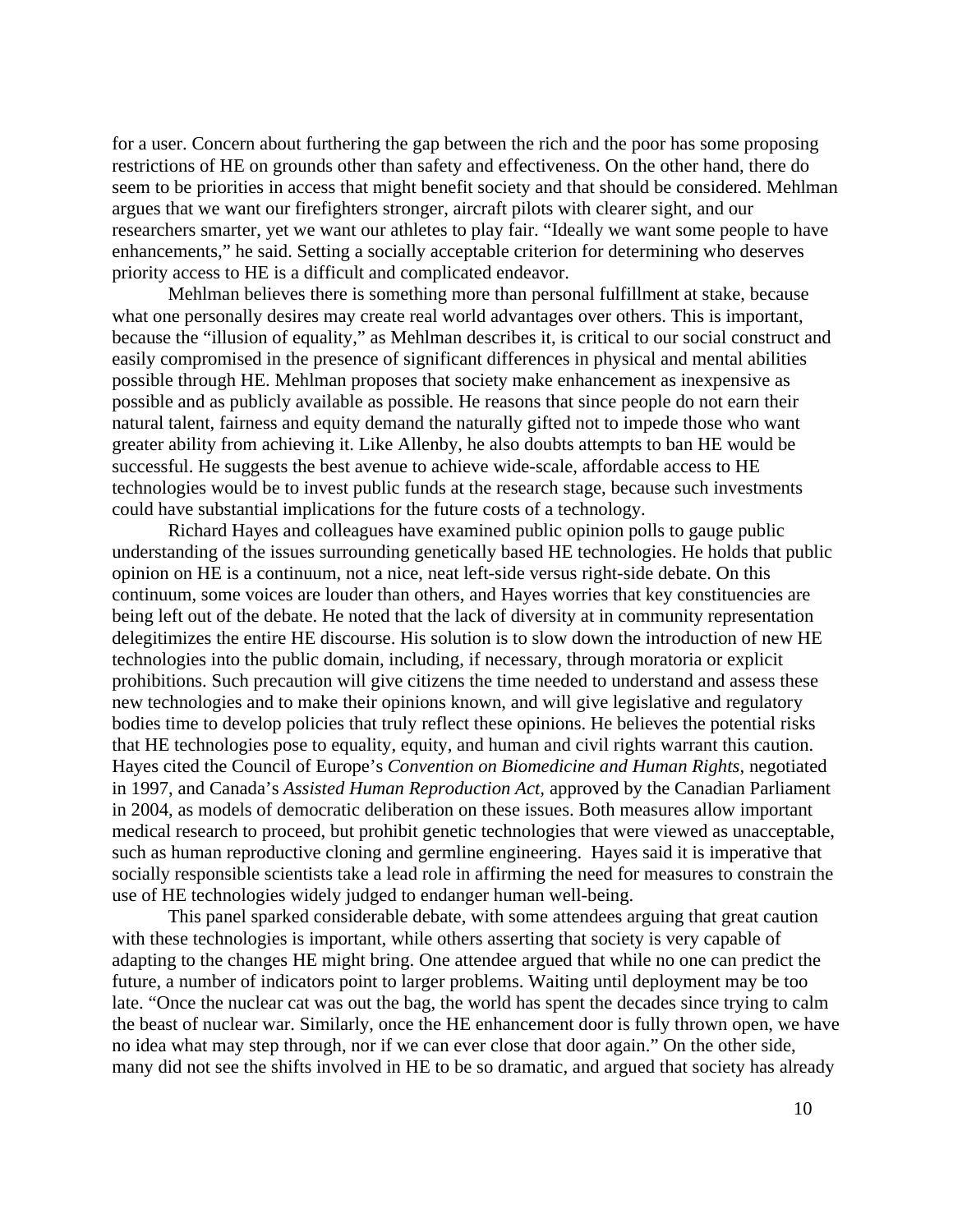adjusted to any number of large-scale technological and social shifts, like the industrial revolution and longer life spans.

## **Athletic Enhancement**

Athlete enhancement is one area in which HE technologies are now being applied, thus providing an opportunity to examine various impacts. First, the history of doping, or the use of performance enhancing methods (e.g., drugs, blood transfusions, gene transfer), in sports is extensive and found all over the world. Second, sports-related enhancement is much more publicized than other types of human enhancement. As a result, the public is much more engaged in discussions about impacts in this area. Finally, there are regulatory structures and standards in place for enhancement in sports.

Doping dates back to the  $8<sup>th</sup>$  century B.C., when early Olympians ingested sheep testicles as a source of testosterone. From running to cycling, weightlifting to baseball, gymnastics to speed skating, few, if any, sports fields have avoided the practice of doping.

- 1988 Summer Olympics: Ben Johnson won the 100m dash, breaking the world record in the process. He was later stripped of the Gold medal when testing documented evidence of steroid use. Carl Lewis, the runner up, was then awarded the Gold medal until it was determined that he, too, tested positive for drug use.
- 1998 Tour de France: Team Festina was excluded from competition after a member of the coaching staff was found with a car full of doping agents. Six other teams withdrew in protest, some of which were themselves under suspicion for similar misconduct. Marco Pantani won the Tour de France that year, but was later stripped of the title and suspended for two years when he tested positive for drugs.
- 2006: The 2006 book *Game of Shadows* alleged extensive use of several types of steroids and growth hormones by baseball superstar Barry Bonds, and also named several other athletes as drug cheats.
- 2006 Tour de France: Winner Floyd Landis tested positive for abnormally elevated hormone levels. He faced trial before the U.S. Anti-Doping Agency (USADA) in May 2007, and if found guilty Landis would be forced to cede his Tour de France title to the runner up.
- 2007 Tour de France: Cyclist Alexandre Vinokourov tested positive for a blood transfusion in this year's Tour de France and was suspended from the race.

Source: http://en.wikipedia.org/wiki/Sports\_doping

In the course of sports history there have been a number of doping strategies used: hormones (testosterone), steroids, strychnine, amphetamines (speed), heroin, cocaine, caffeine, blood transfusions, etc. In more recent years, Erythropoietin (EPO), Insulin Growth Factor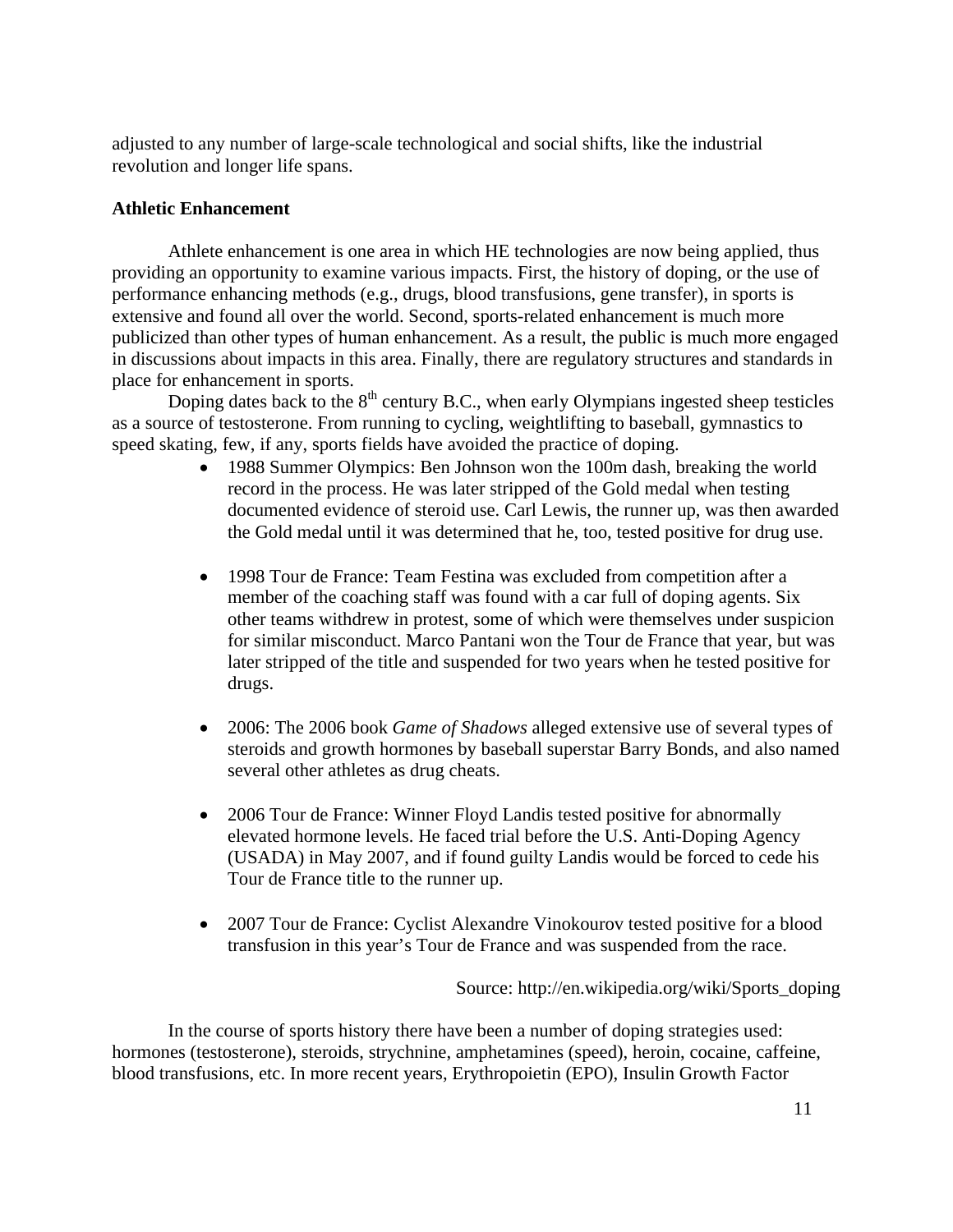(IGF), and even Viagra have been used to enhance strength and endurance. As different methods of enhancement are devised, so too have different testing methods evolved. Concerns about both safety and testing accuracy worry doping regulators in the wake of new enhancement technologies. Genetic doping is predicted to be the most likely avenue of athlete enhancement in coming years.<sup>18</sup>

Genetic doping is appealing because the effects would be longer term than mere chemical doping, and likely be undetectable by current methods. Anti-doping agencies around the world have geared up for this eventuality, issuing revised guidelines, researching better testing methods, extending the period in which they keep athletes' samples, and aggressively pursuing athletes testing positive for doping by stripping medals and imposing severe suspensions.<sup>19</sup>

Dr. John Hoberman, from the University of Texas at Austin, addressed the topic of enhancement in sports, pointing out particularly controversial cases and various methods of enhancement practiced inside and outside of the sports arena. His presentation focused on distinctions between acceptable enhancement in sports and those considered unacceptable.

He argued there are "parallel worlds of licit and illicit drug use," and institutional support for enhancement doping. While on the one hand, certain enhancement drugs are acceptable – caffeine, protein supplements, sugars – others (steroids) are deemed unacceptable for seemingly arbitrary reasons. Despite the social stigmas associated with various enhancements, he believes there is an "implicit tolerance of 'productive' enhancements." The presence of a Starbucks on nearly every corner in commercial areas is a powerful signal for the social acceptance of caffeine. The increasing frequency of Ritalin and Adderall abuse on college and high school campuses by students looking for an edge; Prozac use by stressed corporate executives; or Provigil abuse by truckers and pilots fighting fatigue are other examples of socially accepted enhancement. Within sports, steroids, stimulants, and blood boosters have only been "pseudoregulated" in the past, though recent press and regulatory pressure have substantially increased testing.

When asked about what which sports show abuse most frequently, Hoberman replied that, "Professional cycling is drug soaked. Shot put, weightlifting, and major league baseball all have high occurrences of doping...The effects [of doping] are haphazard and unevenly distributed." He continued, "Until a few years ago, baseball didn't have a drug problem. The doping issue is not being reported on in other sports, yet. [However] there is a growing number of sports journalists who are now paying attention to this issue."

Why is society so passive about the sports doping phenomena? "It goes back to the need of the athlete to be a hero in our society. We have inherited this cultural need," contends Hoberman. There are also huge financial incentives – endorsement deals, prize winnings, team contracts, salaries, etc. on the line for competitive athletes. Although social pressure and financial incentives pull in one direction, health concerns and legal repercussions of doping pull in the other direction. Hoberman explained that, "safety is not what athletes are concerned with." The current rules, while they set thresholds for the presence of significantly abnormal quantities of chemicals in the blood, do not address the long-term impacts of these high but tolerated levels. In the long run, elevated levels of testosterone or the use of steroids can lead to sterility,

<sup>18</sup> Pincock, S., "Gene Doping At Torino?", *The Scientist*; http://www.the-scientist.com/news/display/23101/ (February 9, 2006).

<sup>19</sup> *Ibid*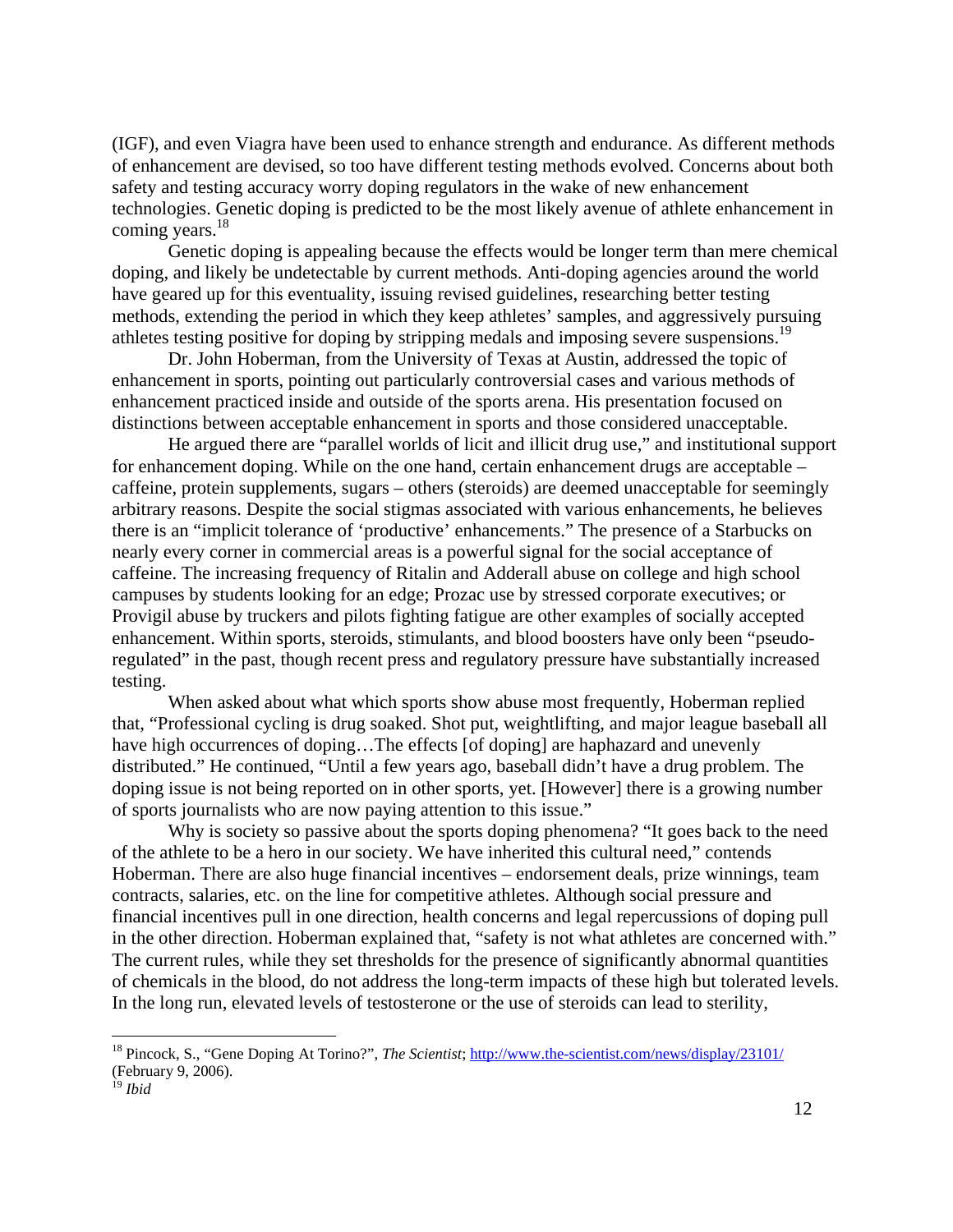depression, arrested bone development, heart attack, and stroke. Blood doping through EPO or blood transfusions can lead to kidney damage, heart attack, stroke, or metabolic shock. Hoberman challenged participants by asking whether we must have our heroes, regardless of the price? But if HE can be done safely, with minimal side-effects, he asked, is there a legitimate role for doping in sports?

## **Public Opinion**

 $\overline{a}$ 

Decisions to accept or reject HE, to regulate or not regulate, are matters that will be fought in the court of public opinion. Public opinion is William Saletan's forte. As the Chief National Correspondent for Slate.com, Saletan has covered public reaction to any number of emerging technologies.

Polls that specifically addressed public attitudes towards enhancement were not available, so Saletan collected survey results on specific HE-related technologies to paint a picture. Among the polls he discussed was a 2004 survey sponsored by the Genetics and Public Policy Center of Johns Hopkins University on "Reproductive Genetic Testing: What America Thinks."<sup>20</sup> The survey revealed that a majority of Americans favor either banning (11%) or regulating (43%) prenatal genetic testing. Though conservative on this issue, most people do not favor the government making reproductive and medical decisions for them. Of those surveyed, 67% agreed with the statement, "Let people decide for themselves because the consequences are so personal," and 70% said they were concerned about government regulators invading private reproductive decisions.

Preimplantation genetic diagnosis (PGD) is a procedure that provides a genetic profile of a fertilized egg before it is implanted in the womb. PGD can produce information on the gender of the embryo, presence or absence of certain mutations that can cause genetic diseases, and, in some cases the capacity to state the probability of expressing certain physical or mental traits. Public opinion about the use of PGD varies depending on its described purpose.<sup>21</sup> For example, Americans are more likely to approve of PGD for sex selection than PGD for improving traits like intelligence and strength. Likewise, approval is higher for preventing or curing a fatal disease than it is for improving the physical characteristics children would inherit. About threefourths (74%) of those surveyed by the Genetics and Public Policy Center approved of parents being offered PGD to make sure their baby does not have a serious genetic disease, 69% approved parents using PGD to make sure their baby would be a good match to donate his/her blood or tissue to a brother or sister who is sick and needs a transplant, and 60% approved parents using PGD to make sure their baby does not have a tendency to develop a disease like cancer when he/she is an adult. Similar results appear when considering genetic engineering, or the means of activating, deactivating, or introducing novel genes into an individual's DNA in order to produce specific traits. In a separate poll produced by Time/CNN in December 1993, 79% approved of the use of genetic engineering to cure a disease, 25% to improve a person's physical appearance, and  $34\%$  to increase a person's intelligence.<sup>22</sup>

<sup>&</sup>lt;sup>20</sup> The Genetics and Public Policy Center, "Reproductive Genetic Testing: What America Thinks"; http://www.dnapolicy.org/images/reportpdfs/ReproGenTestAmericaThinks.pdf (2004).

<sup>&</sup>lt;sup>21</sup> *Ibid*<br><sup>22</sup> The Genetics and Public Policy Center, "Detailed Survey Results, 1987 to May 2003"; http://www.genetics-and-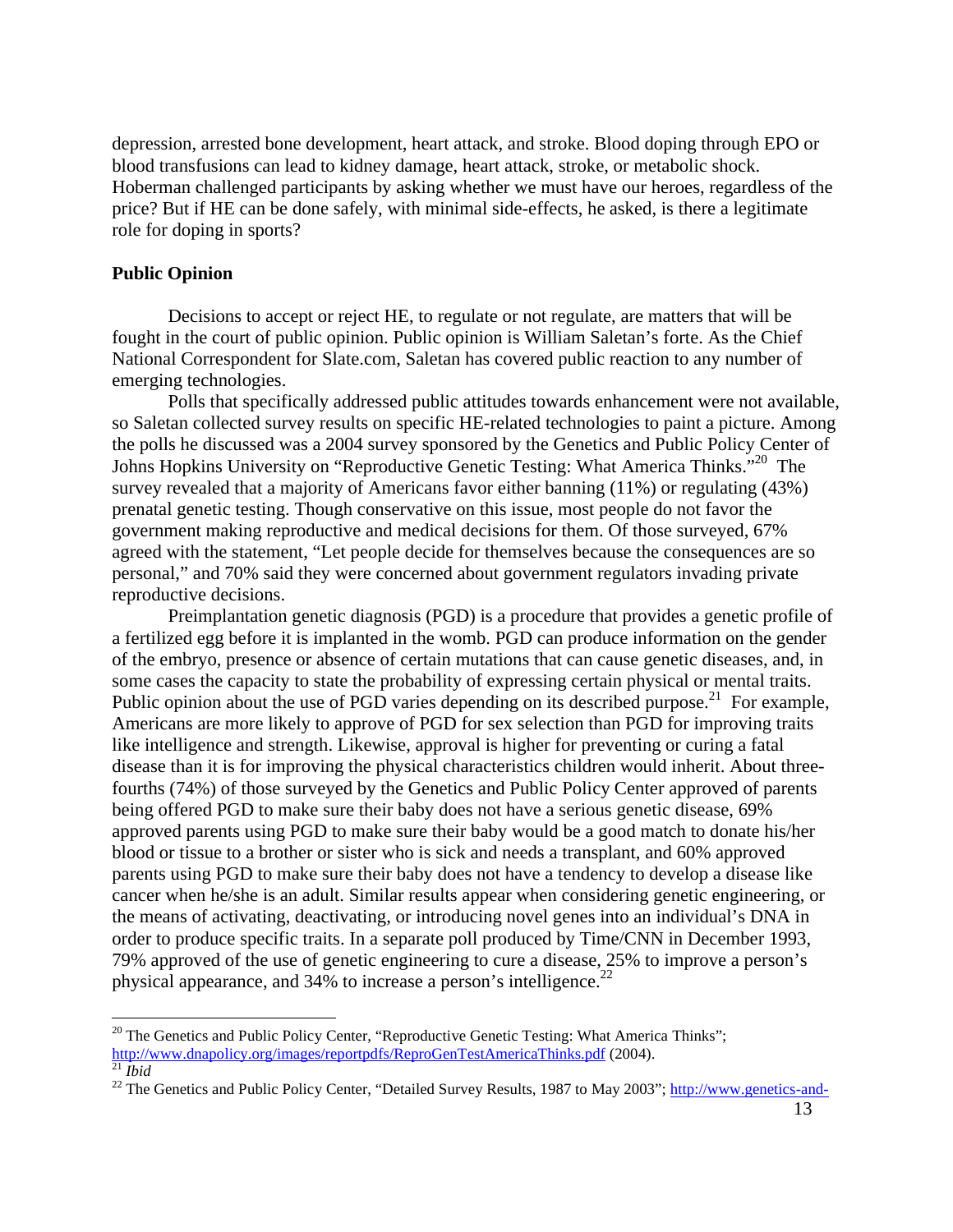As with all surveys, framing of questions and context must be considered when interpreting results. Variations in questions help catch some of the subtleties surrounding enhancement and how these subtleties intersect with reproductive technology issues. For example, a survey conducted by the U.S. Conference of Catholic Bishops shows more opposition to embryonic stem cell research than other surveys, possibly in part because the survey did not include a phrase suggesting the embryonic stem cell research may "save lives" in questions on the topic. $^{23}$ 

Polling results revealed that for the masses, there is a sense of fatalism about "crossing the line" with HE technologies. The Genetics and Public Policy Center survey found 75% of those surveyed agreed with the statement "reproductive genetic technology will inevitably lead to genetic enhancement and designer babies." In a related question, 70% of those surveyed agreed or strongly agreed that "the ability to control human reproduction will lead to treating children like products."

The interests or characteristics of certain groups affected the answers provided. Among Blacks and Hispanics, there was greater approval for the use of PGD to improve traits such as intelligence and strength than among Whites. Also, the higher the income level, the lower the level of approval. Saletan pointed out that these results suggest that since Blacks and Hispanics are often among the poorest and least advantaged in society, they might have the most to gain from access to HE technology. Meanwhile, many Whites and the wealthy may view the technology as undermining the advantages they currently enjoy. With respect to age, an older individual is less likely to agree with the statement, "suffering is part of what makes us human," and is more likely to pursue medical and technological means to mitigate suffering. Even baseball fans have a stake in the HE debate. As Hoberman pointed out, the social need for heroes is a strong driver in society. This may explain why data from several surveys seem to indicate there is less concern about steroid use in baseball than one might expect. In general, baseball fans were less likely than others to believe that Barry Bonds should be punished. In a USA Today/CNN/Gallup poll, only 52% thought Bonds' record should be taken away.<sup>24</sup> In a Quinnipiac University poll, only 52% percent thought that baseball players who test positive should be banned from the Hall of Fame.<sup>25</sup> Only 30% of those surveyed in an ABC News/ESPN poll thought the federal government should create or enforce sports drug rules.<sup>26</sup> Gender also plays a role public opinion of HE related technologies. Based on

information from the Genetics and Public Policy Center survey, men were more likely than women to support the application of genetic technologies. One hypothesis suggests women would be more cautious in their support of these technologies because they are frequently the

society.org/analysis/opinion/detailed.html#1993time</u> (June 2006).<br><sup>23</sup> United States Conference of Catholic Bishops, "New Poll: Americans Continue To Oppose Funding Stem Cell Research That Destroys Human Embryos"; http://www.usccb.org/comm/archives/2006/06-109.shtml (May 2006).<br><sup>24</sup> Nightengale, B., "Fans Conflicted About Bonds," USA Today.com;

http://www.usatoday.com/sports/baseball/nl/giants/2006-03-13-bonds\_x.htm (March 13, 2006).<br><sup>25</sup> "Steroid Users Should Be Banned From Baseball, Fans Tell Quinnipiac University Poll; Keep Records, But Close The Door To Hall Of Fame," Quinnipiac University; http://www.quinnipiac.edu/x1295.xml?ReleaseID=595

<sup>(</sup>December 14, 2004).

<sup>&</sup>lt;sup>26</sup> "Poll: Americans Support Punishment for Steroid Use," ABC News ESPN Sports; http://abcnews.go.com/Sports/PollVault/story?id=586653&page=1 (March 16, 2005).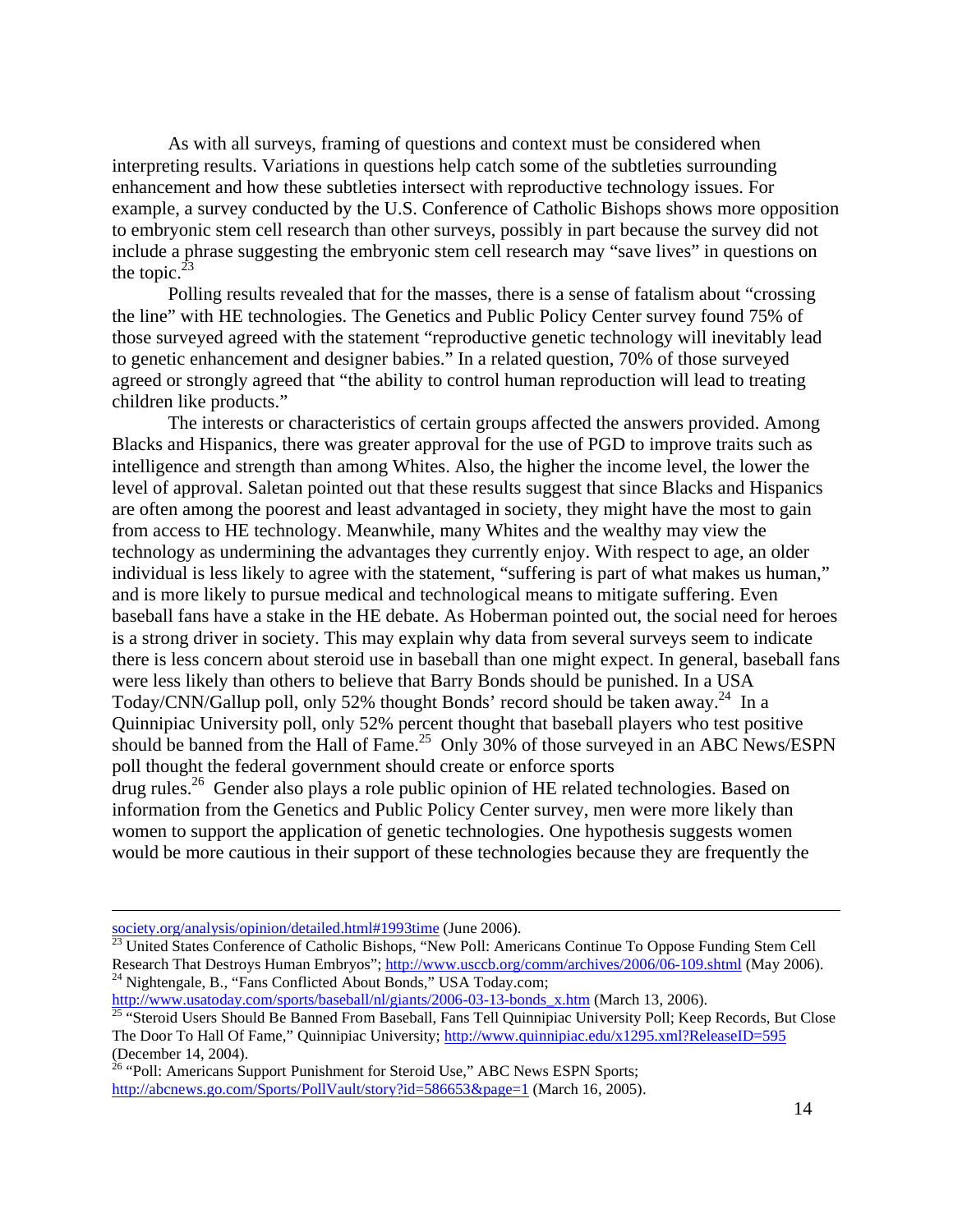ones making such reproductive decisions, and their bodies may be impacted by the intervention used.

## **The Case For and Against Enhancement - Hughes and Cohen**

The debate over HE technology reflects differences in how one perceives human nature. In one sense, humans are driven to instinctively control and manipulate the world around them. Whether it is building fire, creating language, or engineering ships to traverse water and space, the course of human history has documented the species' unique drive to exceed its limitations. In another sense, much of this control and manipulation has been external to the body. While medicine has provided humans an increasing ability to repair and shape their bodies, it has typically offered corrective measures within the boundaries of what one might consider the normal spectrum. In large part, debates over HE technology reflect those contrasting views of "human nature." James Hughes, executive director of the World Transhumanist Association, and Eric Cohen, director of the Ethics and Public Policy Center, presented the case for and against HE as a function of different conceptions of human nature. Hughes argued that by denying the "natural" human instinct to improve oneself and develop technology, humans are denying their identity. Cohen countered with the argument that by radically transforming the human form, we change how we perceive and experience the world, and risk undermining our identity and dignity as human beings.

Hughes began his case by stating that the ethical considerations linked to human enhancement beg a differentiation between personhood and humanness. In Hughes's opinion, personhood exists when an individual is consciously aware of himself and has long-term goals or intentions. By this definition, one can be human and not a person (such as a brain dead individual), or a person but not human (such as an ape). The goal of a democracy is to protect an individual's right to express personhood, excel, and reach his/her fullest potential. As such, citizens have a fundamental right to technologic self-determination and control over their own lives and abilities.

Given this perspective of a democratic government's role and looming developments in HE, Hughes predicts that one of the three main axis of politics in the  $21<sup>st</sup>$  century will be "biopolitics." With human enhancement come questions regarding such matters as the morality of extending life and the ethics of controlling the brain. These questions result in the creation of a wide and polarized "bio-political spectrum of thought." Hughes then went on to describe the different schools of bio-political thought beginning with bio-conservatives, who consist mainly of left-wing feminists, pro-disability extremists, and members of the religious right who oppose enhancement on theological grounds. The techno-progressive school believes that technology is a positive creation to which the public should have access, though only in a society that ensures equality, free choice, and democracy. Hughes also spoke on behalf of transhumanism, an intellectual and cultural movement that believes humans have the right to control their own affairs, and supports attempts to "transcend the limits of the human condition."

According to Hughes, a portion of the opposition to human enhancement stems from racist thinking. Hughes uses the term "racist" here in a non-traditional sense. He argues that historically, there is no denying that many progressive social movements promoting wide-scale unity have traditionally transformed "others" into "inferiors." Since he sees bio-politics as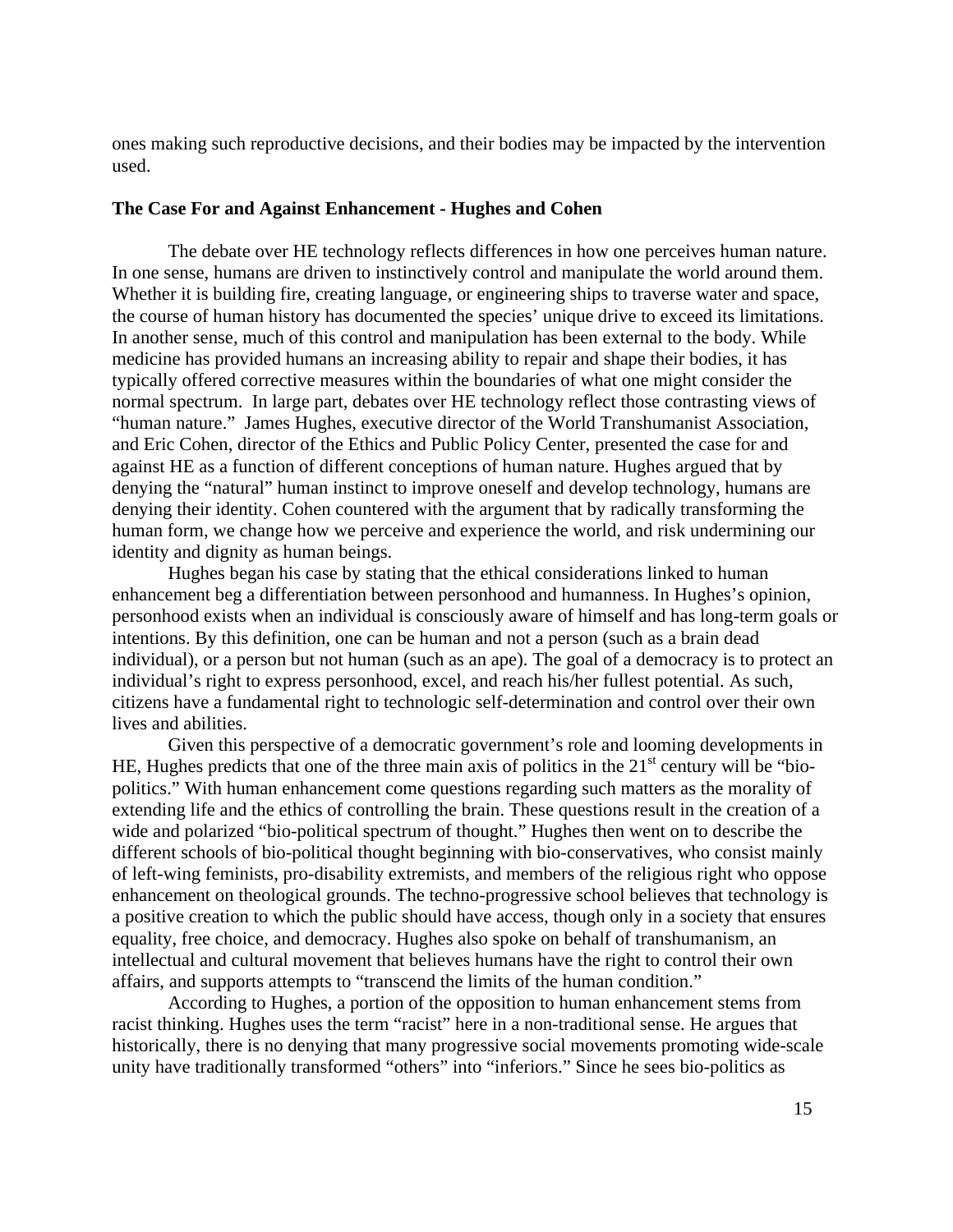uniting various political groups, and the bio-conservatives hold great sway in the debate, he anticipates that 'divergent' elements of the population will be quickly labeled inferior and slated for exclusion from the dialogue. For example, Hughes believes that most of society is terribly anxious about the potential for human-animal hybrids and the ramifications of such hybrids on existing social structures. Hughes believes this mode of thinking to be no different than the racist attitudes expressed repeatedly throughout history. "Does someone who has hair all over, like an animal, not count as a human because he has that one gene, like an animal?" Hughes asked. He acknowledged that one of his concerns regarding the future of human enhancement is that a new eugenics will emerge, one that attempts to control reproduction not in the name of health, but in the name of "humanness."

Hughes then presented a range of actions that are necessary to ensure the successful, healthy use of HE technology. He stressed the importance of promoting "techno-citizenship" and educating the global population on the science and technology behind enhancement. Technocitizenship is a term Hughes uses to refer to the right and responsibility of every person to be informed about important technological developments and contribute to the governance of an increasingly technology intensive society. He also advocated several policy measures, including creating universal health care, abolishing the distinction between therapy and enhancement, and enacting laws that establish an individual's autonomy, reproduction, and cognitive ability as elements of one's personal life. By providing universal healthcare, the government can help alleviate some of the gross inequalities in medical care and also increase access to HE for many who would otherwise be excluded. Hughes also acknowledged concerns that unequal access to enhancement technology will exacerbate inequalities. Yet, he argued that the same concerns have historically applied to all new technologies, including penicillin and computers. Abolishing the distinction between therapy and enhancement also has important implications for healthcare and access to HE. Without such distinctions, medical insurance providers that wish to exclude certain expensive HE procedures and technologies from medical benefit coverage would be unable to do so. Similarly, laws explicitly protecting one's right to make autonomous reproductive, cognitive, etc., enhancement decisions prevent third parties from unduly restricting someone's access to HE technology. To address safety concerns, he recommended that the Food and Drug Administration (FDA) be expanded in order to regulate the testing and use of enhancement technologies.

Hughes further argued that a "yuck factor" associated with some elements of human enhancement prevent us from thinking critically about the technology, and instead lead us to rely on immediate, gut reactions that may not be fully rational. In addition, he insisted that efforts be taken to ensure that no "moral police" force is ever created to respond to human enhancement abilities. Hughes concluded by emphasizing that greed, racism, inequality, and ignorance are the key issues that require our attention in this debate, not human enhancement technology itself.

Cohen expressed skepticism in the public's assumed demand for enhancement technology. In Cohen's opinion, most individuals face too many truly significant problems to care very much about human enhancement technology. He also felt that true equality in access may be a great deal to expect of any technology, but the potential of HE to skew the natural lottery of traits for an individual will have deep cultural ramifications. Based on that concern, Cohen argued that society must look carefully at its goals for HE before the technology is widely accessible.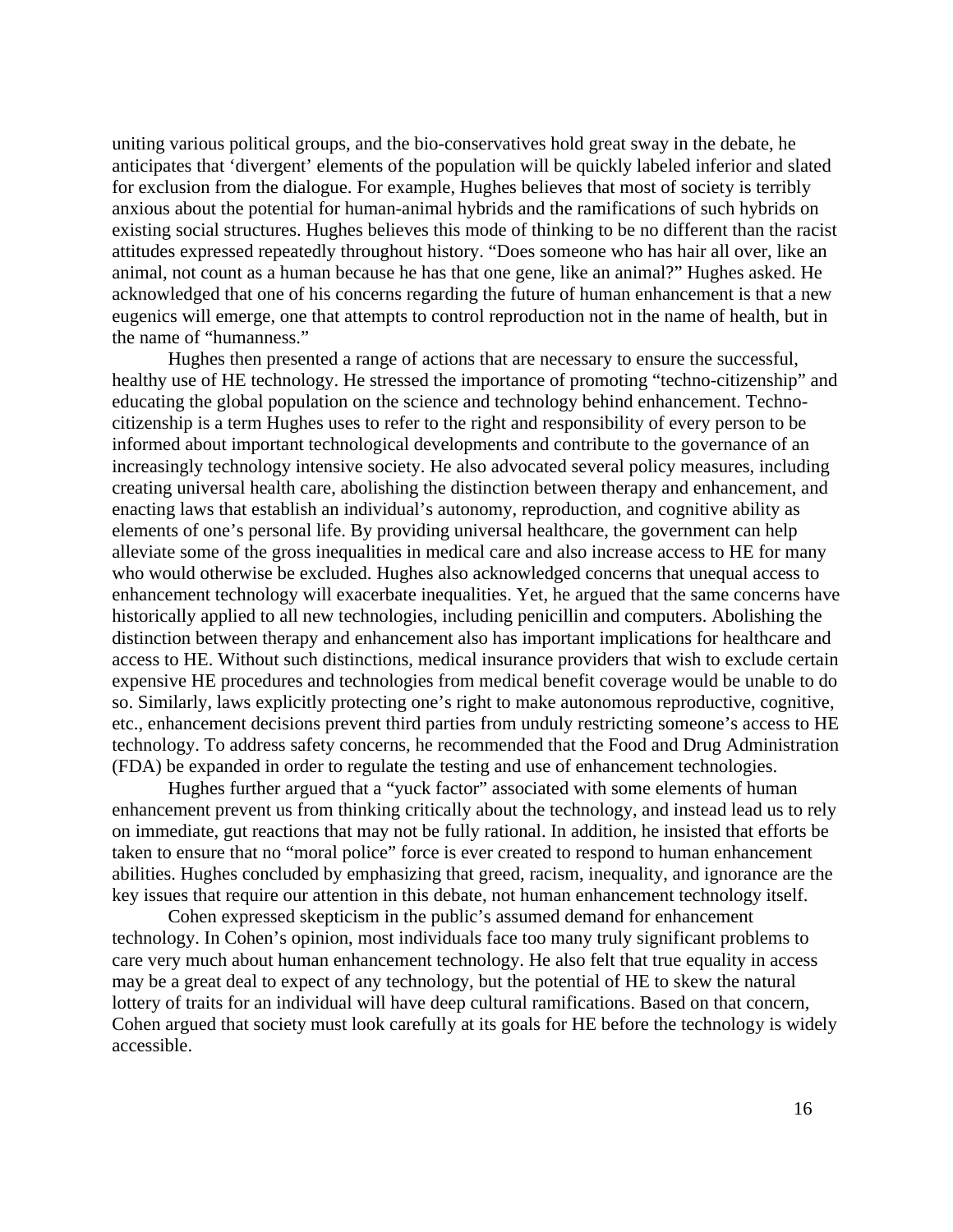Echoing the view of Hughes, Cohen stressed that the threat of "inequality in access" is no more of a significant concern with enhancement technology than with any novel, expensive technology. Eventually, improvements in production and market forces lower prices. Cohen, however, did stress that a core principle of humanity is the belief in physical human equality, due merely to our common membership in the "human family." This "illusion of equality," described earlier by Mehlman, is pivotal to human cultural beliefs. This membership begins at conception, thus weeding out the "weak genetic fruit," as Cohen phrased it, and is a powerful move towards inequality and stands contrary to our inherent conception of what it means to be human.

Cohen criticized the argument that enhancement is "unnatural" because this view overlooks the fact that a great deal of human activity is uniquely human, inconsistent with many cycles found in nature, and arguably "not natural." One participant questioned whether Cohen's views on human enhancement were any different from the views of early skeptics on vaccines, antibiotics, and other hallmarks of scientific success. Cohen responded by emphasizing his support for medical progress, while cautioning that society must determine its objectives before a technology is developed and policy set. Cohen emphasized that both the ends and the means of "enhancement" must be adequately considered before the technology can be deemed beneficial. Another participant inquired about Cohen's opinion on government regulation of enhancement technology. In answer, Cohen stated that every situation must be handled on a case-by-base basis, and cited cloning experiments with Dolly the sheep as an example of what should be banned.

The latter portion of Cohen's presentation focused on whether the term "enhancement" was an appropriate label for the topic under discussion, and the moral significance of "nature." Though he does not view nature as an unbiased moral compass, he does argue that its boundaries do help us set basic standards of excellence and provide a sense of common membership in the human family. Cohen noted that he does not support pursuits in human enhancement due to his belief that humans will never be able to master such complex matters as human excellence. He argues that in order to engineer excellent humans, one must first understand the concept of human excellence. He noted that, if human excellence means standing among the ranks of Mozart and Shakespeare, then the likelihood of achieving human excellence via human enhancement is rather slim. The same is true if excellence is equated with virtuousness. Cohen maintained that current attempts at human enhancement aim not to make the perfect person but rather to improve a single trait, perhaps at the expense of balance within the whole. As an example, he presented the scenario of an individual who improves his memory yet, unable to forget any insult or inconvenience, leads to a miserable life as a result. "Even appearances," Cohen warned, "will end up being just an art show of the grotesque."

In response to this stance, another participant commented that a much firmer definition of nature should be set and maintained, and questioned Cohen's assertion that victims of trauma ought to be forced to keep their memories. Cohen replied by explaining that nature fills the roles of both a brutal, untamable presence and a beautiful force, and stressed that the amorality of nature must not be forgotten. He added that while our society needs more support for trauma victims, there remains a problematic element to transforming memories of horrible events into something less terrible. He concluded by warning that the happiness achieved by artificial means may never add up to the happiness earned through one's own initiative and success.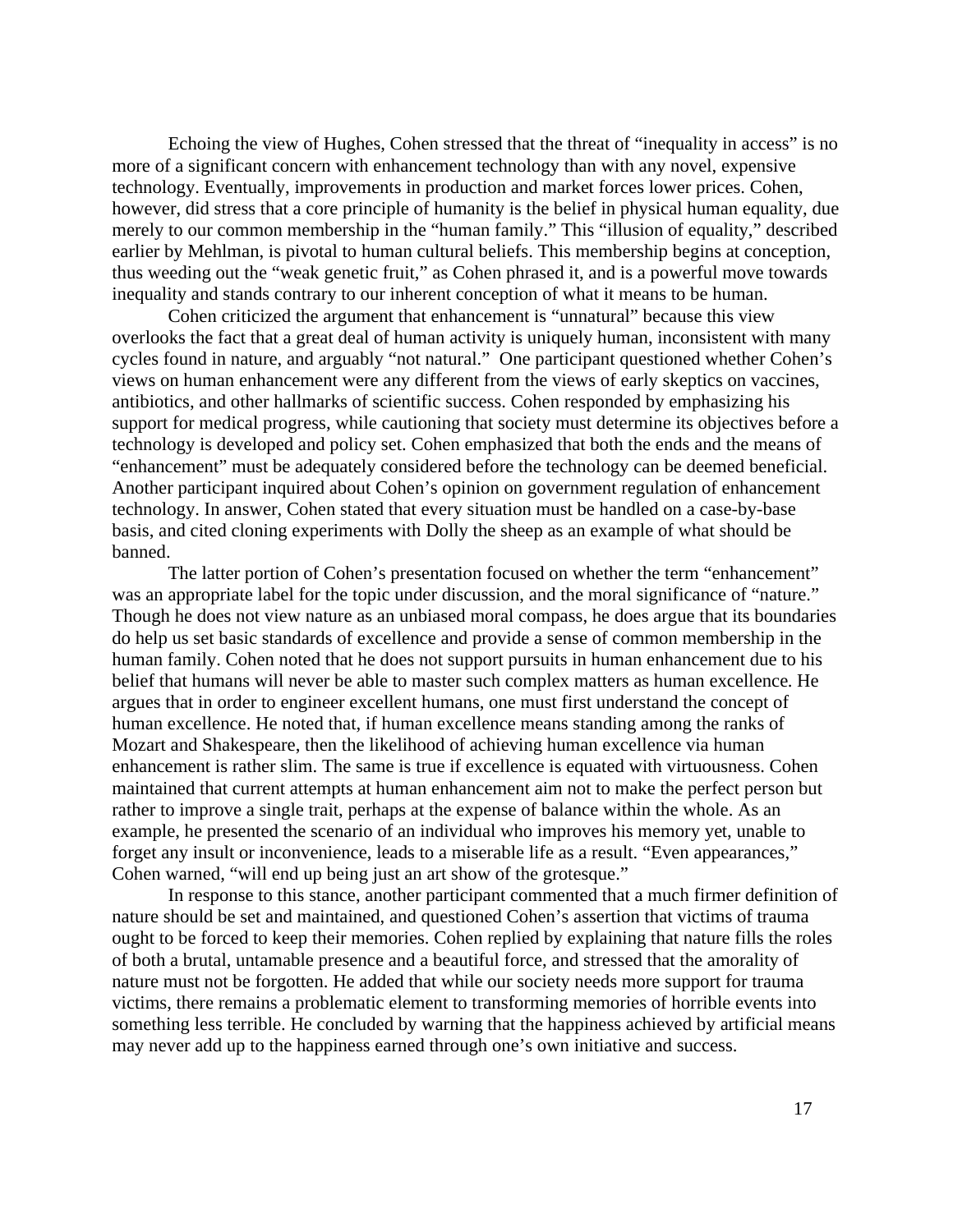At the conclusion of both presentations, the discussion that followed illuminated one of the major challenges to sustaining a productive human enhancement dialogue. Participants felt that both sides had valid points, but the use of polarizing language and harsh criticisms of each other's positions made consensus building difficult, if not impossible. As one attendee observed, "the way you describe each other's positions makes them hard to bridge and discuss." Others agreed, yet acknowledged that the language and phrasing of both Hughes and Cohen were in many ways typical of human enhancement dialogue.

#### **Participant Conclusions**

During the closing session of the workshop, breakout groups were asked to consider the polarizing nature of HE dialogues. The groups were charged to identify shared values from both the conservative and progressive sides of the HE debate in an effort to parse out some common ground for future discussion. Shared values identified included: health, freedom, equity, diversity, solidarity/community, regulation/ access/distribution as they relates to social justice, shared concern over the commodification of children and the body, and the search for both the meaning of life and a meaningful life.

The groups were also asked to identify what factors would affect the development of human enhancement technologies, leading to the following list:

Economics of aging/longevity Marketplace and corporate generated demand Globalization Religion (western and non-western) R & D investment by government and industry Patent and intellectually property law FDA procedures Therapeutic vs. enhancement distinctions Medical procedures and standards Trust in science/scientists' accountability National security Healthcare equity Medicalization vs. normalization of physical and mental features Safety and social/environmental impacts Media coverage

#### **Next Steps for AAAS**

 Meeting participants offered several suggestions for what AAAS might do as follow-on to this meeting.

1. Help refine HE terminology. Developing greater clarity about when and how "HE" should be used.